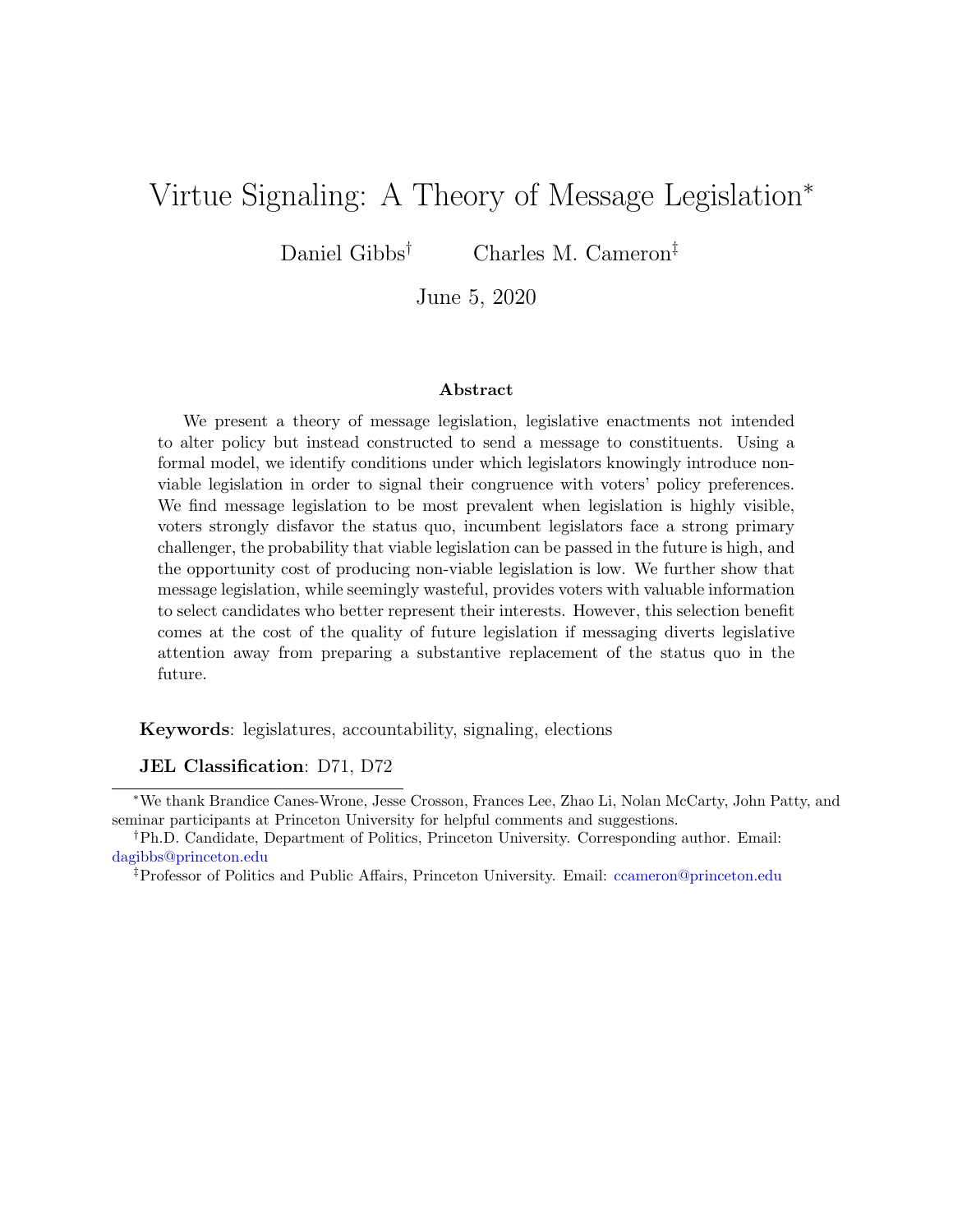"Insanity: Doing the same thing over and over again and expecting different results." -Albert Einstein (attributed)

## 1 Introduction

In January of 2016, President Obama vetoed a bill passed by a Republican-controlled Congress to repeal his signature legislative accomplishment, the Patient Protection and Affordable Care Act (ACA), or "Obamacare." This veto, and subsequent failure of the House to override the veto by nearly three dozen votes, came to the surprise of no honest observer of American politics. As House Speaker Paul Ryan remarked, it was "no surprise that someone named Obama vetoed a bill repealing Obamacare." Far from an isolated incident, the failure of the House to override the veto marked the *sixty-third* time that legislation passed by the Republican House to repeal the ACA had been defeated.

Similar episodes of doomed legislative efforts have occurred under a Republican president with a Democrat-controlled House of Representatives. In April 2019, President Trump vetoed a War Powers Resolution curtailing the administration's authority to aid Saudi Arabia in its war in Yemen. A month later, the House voted to repeal the 2001 Authorization for the Use of Military Force, again in effort to limit Trump's war powers. Once more in January 2020, the House passed a pair of measures along party lines intended to constrain the president's authority to conduct war. One measure proposed to block funding for any use of force against Iran without Congressional approval. The second would repeal a 2002 resolution authorizing military force in Iraq. Without the necessary votes to override a veto, much like Republican efforts to repeal the ACA, these repeated efforts to repeal previous authorizations and impose new restrictions on President Trump were guaranteed to never become law.

These legislative episodes are examples of what political scientist Frances Lee has called "message votes." According to [Lee](#page-34-0) [\(2016,](#page-34-0) 143-44), message votes occur when

A party brings to the floor an attractive-sounding idea with the following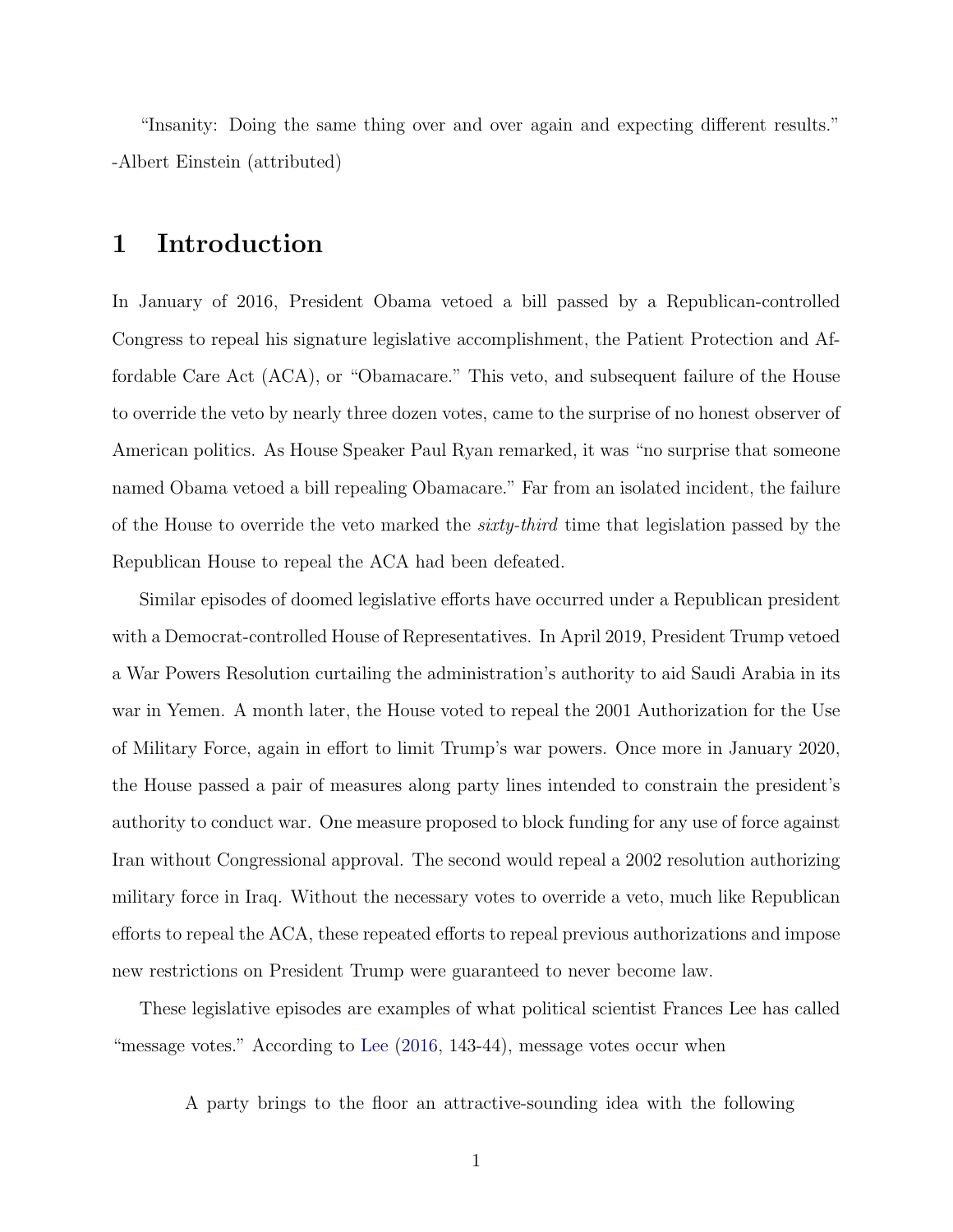characteristics: (1) its members support it; (2) the other party opposes it; and (3) it is not expected to become law. Former Senator Olympia Snow offers a more detailed explanation: "much of what occurs in Congress today is what is often called political messaging." Rather than putting forward a plausible, realistic solution to a problem, members on both sides offer legislation that is designed to make the opposing side look bad on an issue and it is not intended to ever actually pass.

Senator Snow's elaboration emphasizes the role of message bills in making the other side look bad, a version of blame-game politics [\(Groseclose and McCarty](#page-34-1) [2001\)](#page-34-1). But message bills also have a complementary effect: making one's own side look good to key constituencies such as citizen activists, interest groups, and major contributors. From this perspective, a consequence of the multitudinous failed attempts to repeal Obamacare was to demonstrate to Tea Party Republicans a genuine fealty by the GOP and its members to the activists' agenda. Only if the party were demonstrably and credibly committed to the activist agenda could it count on their support in the future. One might call this a *virtue signaling* effect of message legislation: it sends the message, "I am one of you."

In this paper we present a formal model of message legislation emphasizing virtue signaling. In the model, a representative legislator can choose to attempt to repeal and replace a status quo disfavored by his or her constituency. The legislator and the voters he or she represents understand that any such attempt will fail. The intensity of the legislator's commitment to do the work necessary to change the status quo if given the opportunity in the future is private information. Voters do not know whether their representative will prove a faithful agent should policy windows open in the future or whether their representative is actually a lazy shirker who will prove a bitter disappointment on the critical day. We show that under certain conditions, zealous legislators manipulate legislative policymaking procedures to send a credible message to their principal that they are faithful agents. In our model, message legislation is not just "sound and fury, signifying nothing." It affects ac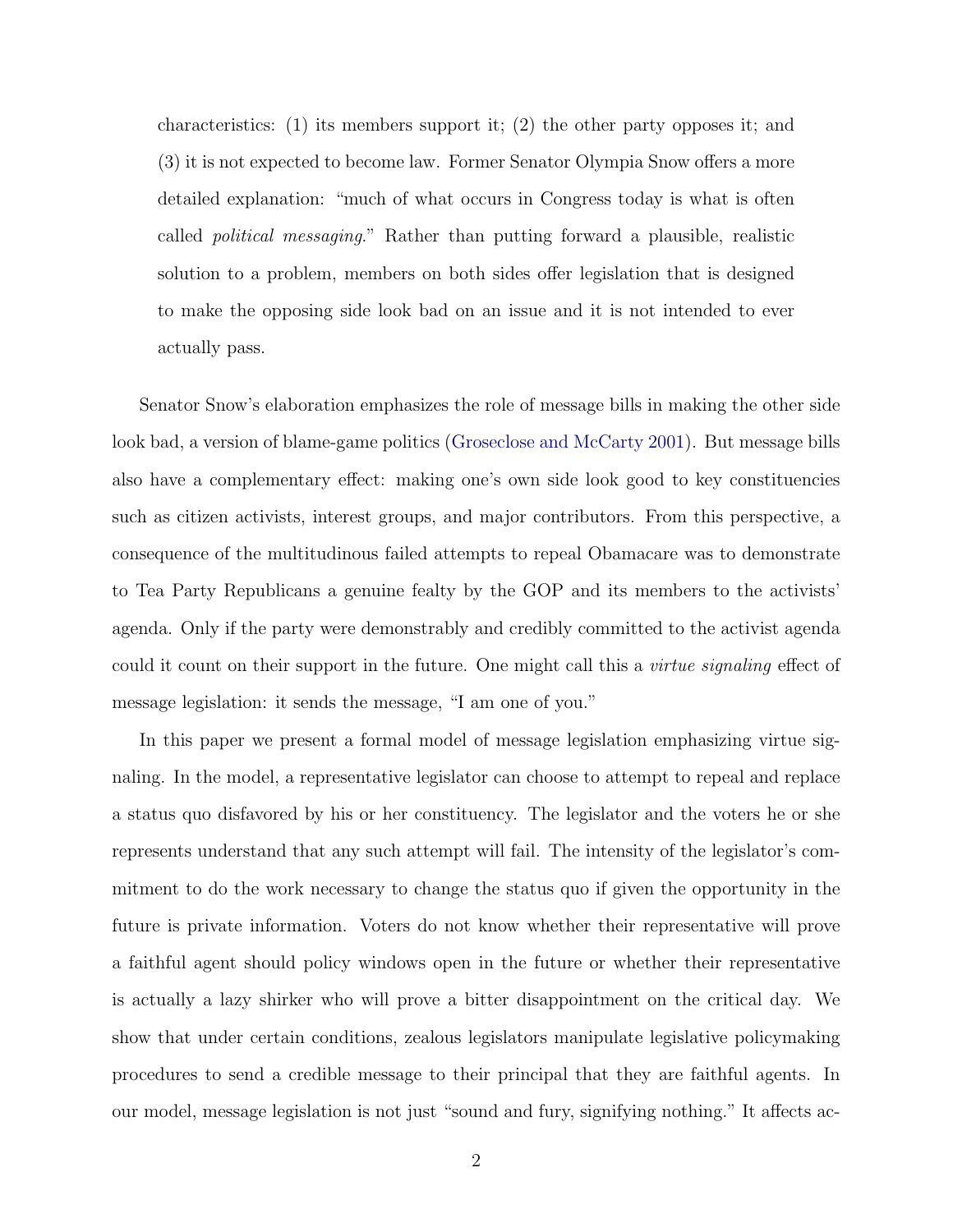tivist voters' electoral calculations, the subsequent composition of the legislature, and policy representation. The information communicated to voters is quite valuable because it helps them retain faithful agents for the future when the configuration in Washington may allow productive policymaking. On that happy day, faithful agents will be valuable assets for their policy-oriented principals.

Repeated non-viable legislation is a puzzling phenomenon within standard completeinformation models of policymaking. Because it results in no policy change directly, it appears prima facie to be fruitless, ridiculous, or even—from the perspective of the definition at the head of the paper—insane. Why do lawmakers go through the trouble of passing a bill that they know will surely be defeated? Incomplete-information models of veto bargaining in political science can rationalize vetoes if either lawmakers [\(Cameron](#page-33-0) [2000\)](#page-33-0) or voters [\(Groseclose and McCarty](#page-34-1) [2001\)](#page-34-1) are uncertain about a veto player's preferences. But neither Obama's position on Obamacare nor Trump's position on his own authority were a mystery. Our theory shows that these inefficient bargaining outcomes can arise because of third-party uncertainty about the intensity of the proposer's preferences.

[Patty](#page-35-0) [\(2016\)](#page-35-0) also identifies a version of virtue signaling in a model in which legislators expend costly effort obstructing legislation in order to send a credible signal about a desirable personal characteristic to a third party. In [Patty](#page-35-0) [\(2016\)](#page-35-0), the puzzle is why legislators obstruct bills that they know will inevitably become law. Our puzzle is why legislators repeatedly pass bills that they know will inevitably be defeated. Virtue signaling accounts for both of these ostensibly odd behaviors.

Conceptually, our theory is embedded in a tradition of Congressional scholarship descended from Mayhew and Arnold's seminal analyses of legislative position-taking. This "accountability approach" gives primacy to the electoral connection and analyzes politicians in the shadow of elections [\(Fenno](#page-33-1) [1978;](#page-33-1) [Miller and Stokes](#page-35-1) [1963;](#page-35-1) [Snyder and Ting](#page-35-2) [2003;](#page-35-2) [Cain et al.](#page-33-2) [1987;](#page-33-2) [Ansolabehere and Jones](#page-32-0) [2010;](#page-32-0) [Bafumi and Herron](#page-33-3) [2010;](#page-33-3) [Buttice and Stone](#page-33-4) [2012;](#page-33-4) [Gerber et al.](#page-34-2) [2011;](#page-34-2) [Harbidge and Malhotra](#page-34-3) [2011;](#page-34-3) [Mayhew](#page-35-3) [1974;](#page-35-3) [Arnold](#page-32-1) [1990\)](#page-32-1). This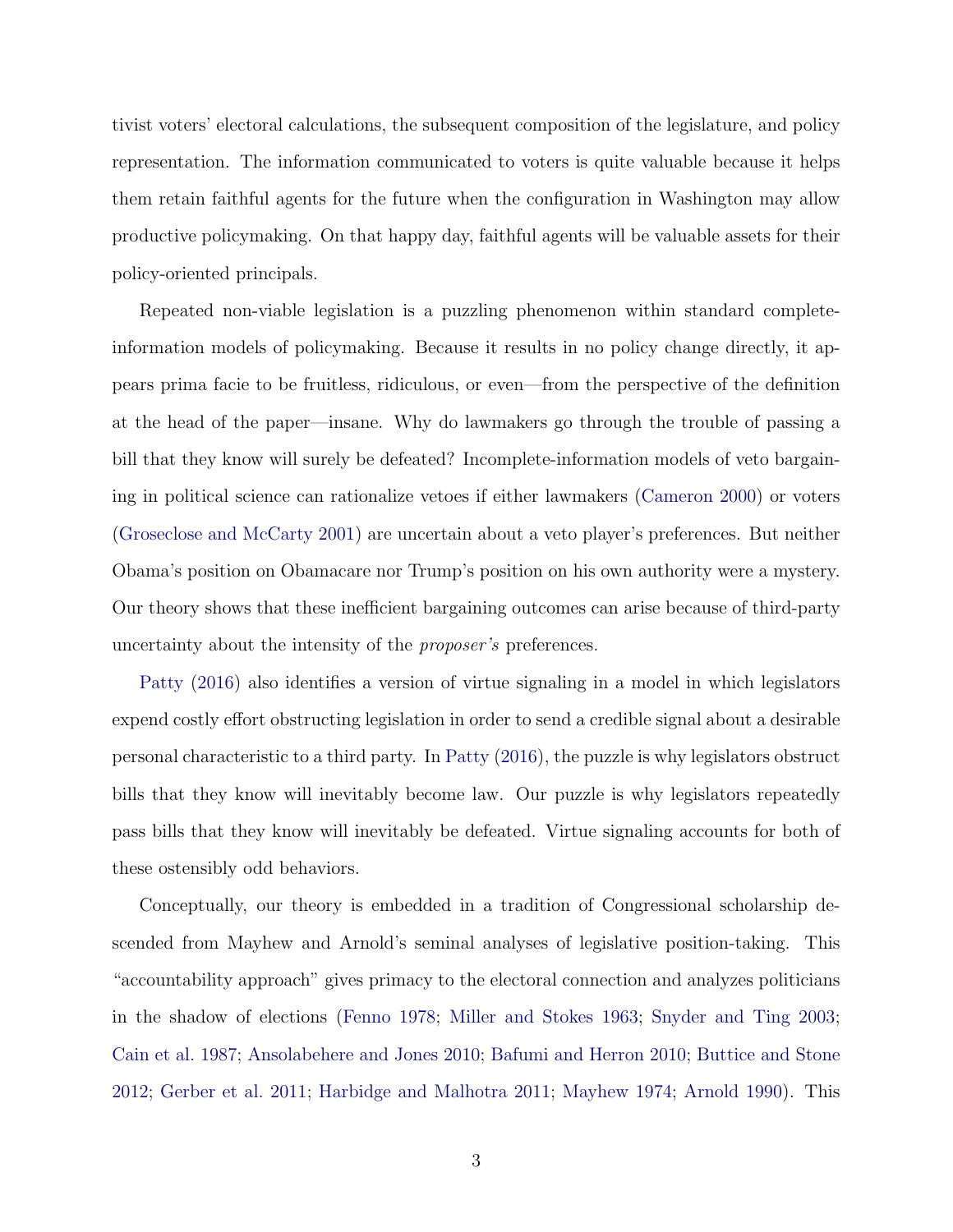is distinct from a tradition that can be called the "structure and process approach" which emphasizes how Congressional structures and procedures create incentives for members with ideal points who play a Congressional game among each other [\(Aldrich and Rohde](#page-32-2) [2001;](#page-32-2) [Baron and Ferejohn](#page-33-5) [1989;](#page-33-5) [Brady and Volden](#page-33-6) [2006;](#page-33-6) [Cooper and Brady](#page-33-7) [1981;](#page-33-7) [Cox and Mc-](#page-33-8)[Cubbins](#page-33-8) [2005;](#page-33-8) [Ferejohn](#page-34-4) [1974;](#page-34-4) [Gilligan and Krehbiel](#page-34-5) [1987;](#page-34-5) [Huber and Shipan](#page-34-6) [2002;](#page-34-6) [Krehbiel](#page-34-7) [1998;](#page-34-7) [McCubbins et al.](#page-35-4) [1987,](#page-35-4) [1989;](#page-35-5) [Poole and Rosenthal](#page-35-6) [1997;](#page-35-6) [Shepsle and Weingast](#page-35-7) [1987;](#page-35-7) [Weingast et al.](#page-35-8) [1981\)](#page-35-8). Voters and elections, in this approach, are in the background.<sup>[1](#page-0-0)</sup> Elections simply re-shuffle the players who play the Congressional game when they arrive in Congress. The accountability approach places voters and elections at the forefront of the analysis. Members take few actions without first considering how these affect their allies', their opponents', but above all their own reputation among voters.

The accountability literature in political science has shown that regular elections are a rather effective mechanism for disciplining politicians and holding them accountable for their actions. It is with little exaggeration to say that elections are the best way ever invented to control the behavior of politicians. But nevertheless there are pathologies. Three significant pathologies of democracy have been brought to light by the accountability literature. The first of these is pandering. Politicians' interest in reelection creates perverse incentives for them to knowingly do the wrong thing because it is popular with voters [\(Canes-Wrone et al.](#page-33-9) [2001;](#page-33-9) [Maskin and Tirole](#page-34-8) [2004;](#page-34-8) [Ashworth and Shotts](#page-32-3) [2010;](#page-32-3) [Fox and Stephenson](#page-34-9) [2011\)](#page-34-9). A second pathology is biased representation. Electoral incentives bias representation towards the organized and observant [\(Mayhew](#page-35-3) [1974;](#page-35-3) [Arnold](#page-32-1) [1990;](#page-32-1) [Gilens](#page-34-10) [2012;](#page-34-10) [Achen and Bartels](#page-32-4) [2016\)](#page-32-4). The third pathology is blame-game politics. In the interest of harming an opposing party's prospects for reelection, politicians engage in insincere policymaking simply to bait their opponent into taking an unpopular position [\(Groseclose and McCarty](#page-34-1) [2001;](#page-34-1) [Lee](#page-34-0) [2016\)](#page-34-0).

We posit virtue signaling as a fourth pathology. Our model is the first to study message legislation as a ubiquitous form of virtue signaling. Our formal approach allows us to clearly

<sup>1</sup>This literature encompasses theories of pivotal politics, the informational role of committees, leader power, delegation to the bureaucracy, bicameralism, and ideal point estimation.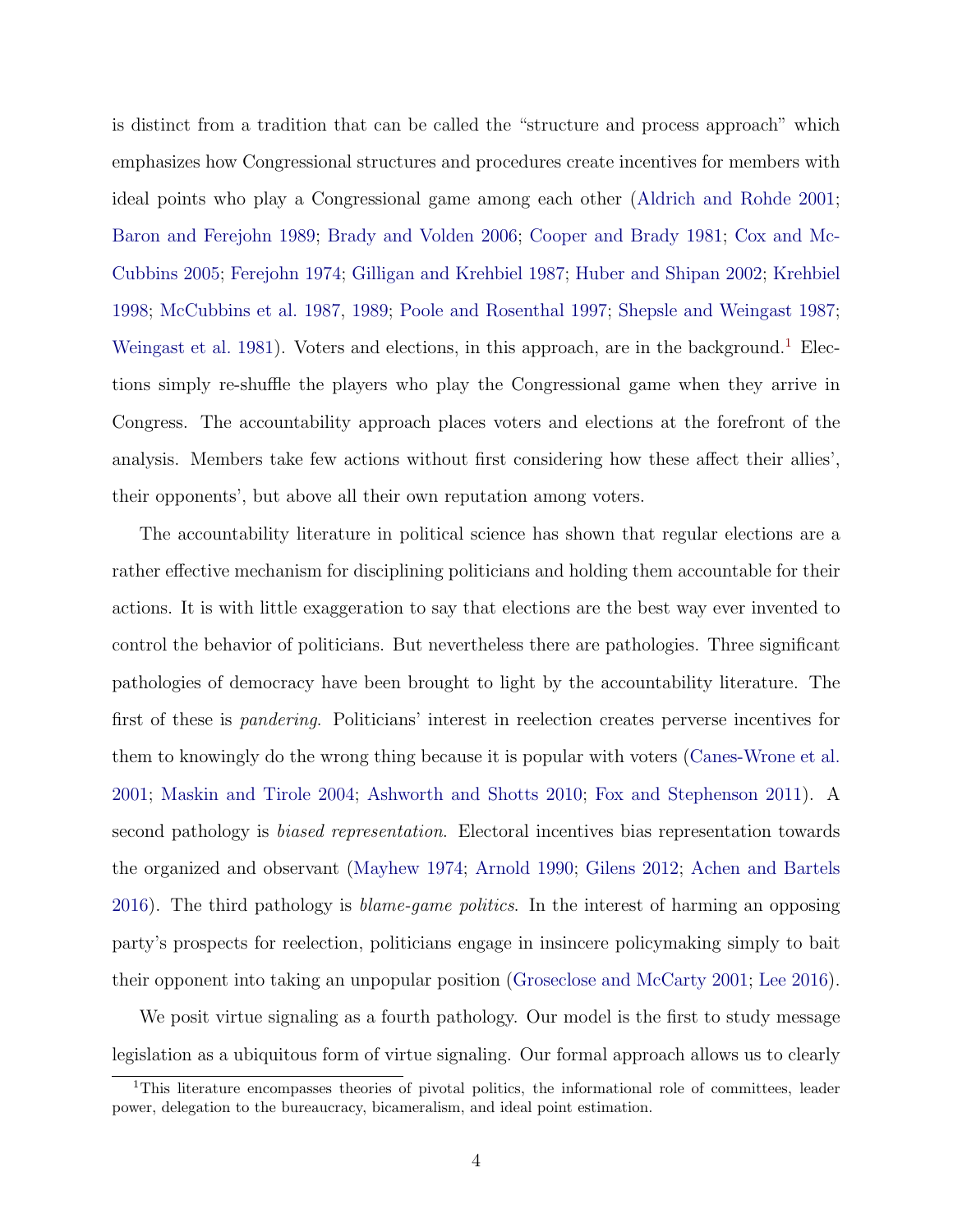identify the mechanisms that make message legislation a viable and potentially unavoidable signaling strategy, even when voters understand that politicians are merely position-taking. Because voter welfare is explicitly defined in our model, we can rigorously evaluate the normative implications of virtue signaling. Like its flip side, the blame game, virtue signaling is not purely pathological. It provides the electorate with otherwise unavailable information about the preferences or characteristics of politicians. Both virtue signaling and the blame game, however, direct scarce policymaking time and resources toward futile legislation never seriously intended to become law for the purpose of position-taking. While the information gained may be more valuable to voters on net, non-viable message legislation diverts lawmakers' time, resources, and attention away from serious policymaking and compromise. Our theory also admits a multitude of positive predictions about when legislators message and how much visible effort they devote to message legislation when they do. We discuss several potential empirical hypotheses that our results imply.

## 2 Model

## 2.1 Players and Sequence

A legislator represents a voter in a legislature. At the start of the game there is a status quo policy,  $\lambda > 0$ . The voter dislikes this status quo and would like to replace it with her ideal policy, 0.[2](#page-0-0) There are two types of legislators, slackers and zealots. Formally, the legislator's type is represented by  $\gamma \in \Gamma = \{s, z\}$ . Slackers only value the material or ego benefits of holding office,  $b > 0$ . Zealots additionally value policy. They share the voter's policy preferences and want to replace the status quo with policy 0 if given the opportunity. Let  $x \in \{0, \lambda\}$  denote the policy in place at the end of the game. The voter and zealots suffer policy loss of  $-x^2$  from policy x.

<sup>&</sup>lt;sup>2</sup>Consistent with convention in the principal-agent literature, we refer to the voter (principal) as "she" and a legislator (agent) as "he."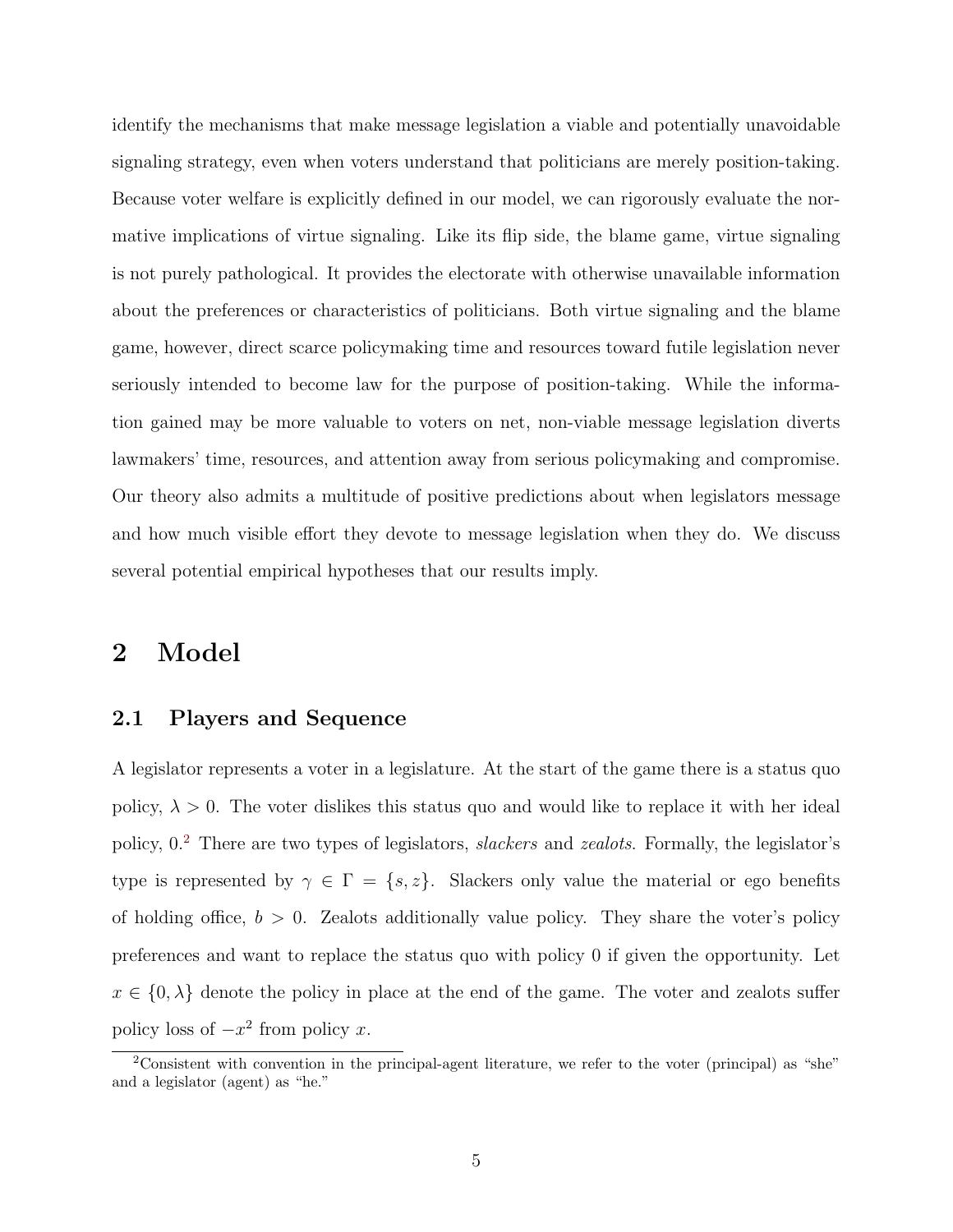The game is played with the following sequence of moves. First, Nature selects the legislator's type. The legislator's type is his private information. The voter only knows that the incumbent is a zealot with probability  $\pi^I$ . The game then enters a legislative phase. We assume that a veto player blocks any effort by the legislator to change the status quo. Both the voter and incumbent know that any attempt to change the status quo in the first period is futile. The legislator can, however, exert doomed effort to "repeal and replace" the status quo with the voter's preferred policy. The legislator decides how many times to attempt to repeal and replace the status quo,  $n \in \mathbb{N}$ . Legislation requires scarce time and resources to be expended. It costs a legislator nk to legislate n times where  $k > 0$ .

After the legislative phase, with probability  $\zeta$  the voter observes the incumbent legislator's efforts to repeal and replace the status quo, n. This  $\zeta$  term can be interpreted as the salience of an issue to the voter. A voter is quite likely to know whether or not her representative attempts to change a status quo that directly affects her livelihood such as one regulating the industry in which she works. She is less likely to pay attention to the legislator's activities directed towards social policies that are important to her moral sensibilities but that do not affect her personally. Alternatively,  $\zeta$  can represent some feature of the media landscape or information technology. The presence of cable news, the internet, and social media intuitively make a legislator's actions more visible to the voter.

After either observing her representative's actions in the first period or not, the voter chooses between the incumbent and a challenger in an election. Because legislators vary in terms of the intensity of their preferences rather than spatial location, we conceive of the challenger as a primary rather than general election challenger. The challenger is a zealot with probability  $\pi$ <sup>C</sup> which is common knowledge. The winner of the election is appointed to the legislature and earns the office benefit, b. The loser receives a material payoff of 0. A zealot who loses the election continues to care about policy when out of office. This distinguishes a zealous legislator from a policy-minded implementor who may avoid some or all of the distress and shame of carrying out a detested policy by quiting the job, a "clean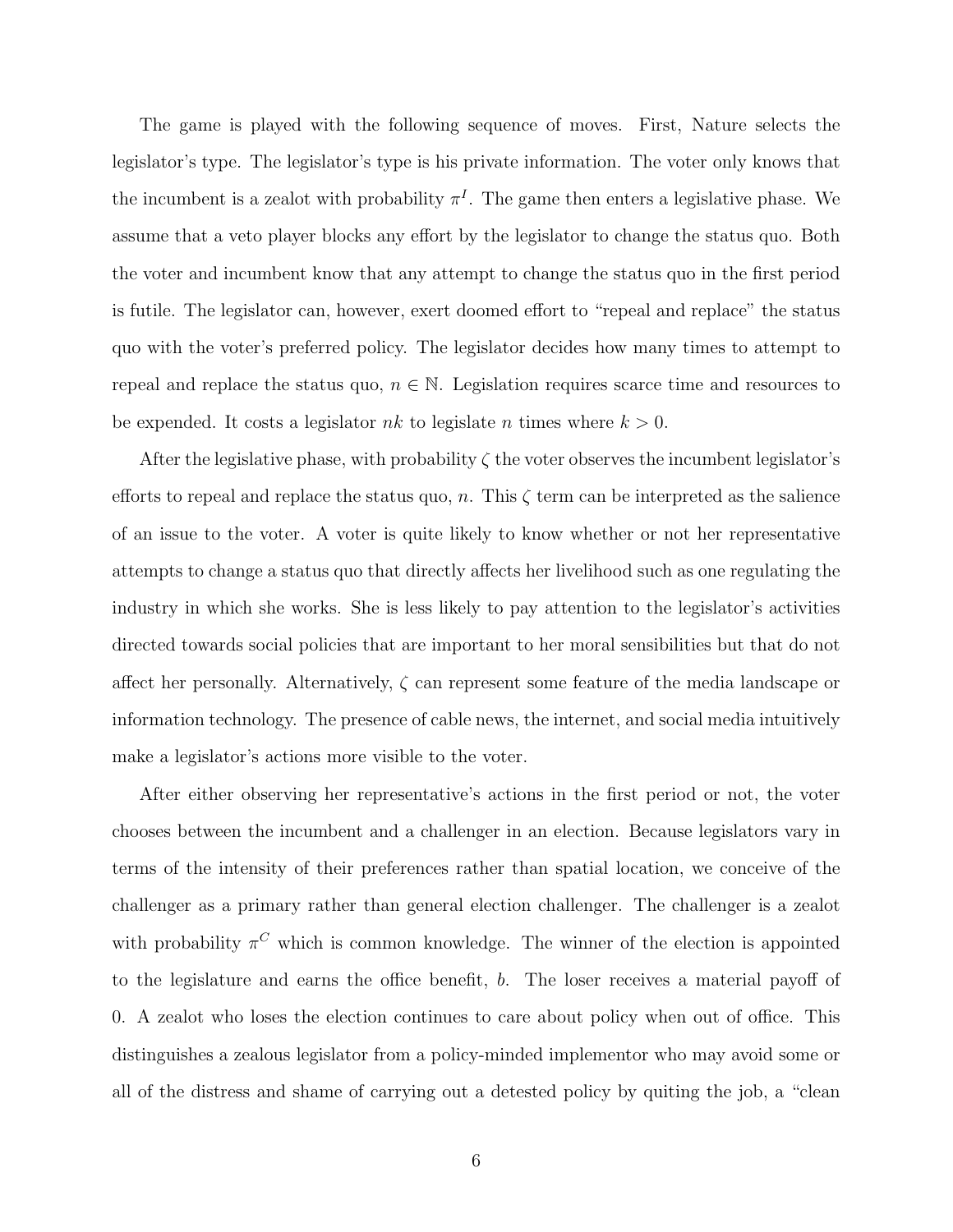hands" phenomenon [\(Cameron and de Figueiredo](#page-33-10) [2020\)](#page-33-10).

Following the election, there is a second period of legislative activity. With probability  $ρ$ , the policy window opens and the status quo can be replaced. With probability  $1 - ρ$ , the policy window remains shut and any attempt to change the status quo is defeated. Introducing successful viable legislation into an open policy window costs the legislator  $c > 0$ . Payoffs are realized and the game ends after the second legislative period.

#### 2.2 Assumptions

To economize on notation, we do not explicitly model the legislator's strategy in the second legislative phase or the voter's electoral strategy. Rather, we assume that in the second period, a zealot replaces the status quo if the policy window opens while a slacker does not. Because the voter wants the status quo to be replaced, we also assume that she reelects the incumbent if and only if she believes he is at least as likely as the challenger to be a zealot. In the Appendix, we show that if voters and legislators are strategic after the first legislative period, these actions represent unique equilibrium strategies under Assumption [1.](#page-7-0)

### <span id="page-7-0"></span>Assumption 1  $c < \lambda^2(1 - \pi^C)$

In our model zealots are policy motivated. Assumption [1](#page-7-0) ensures that they are sufficiently policy motivated to work to change the status quo in the event that the policy window opens. If the condition in Assumption [1](#page-7-0) is not satisfied, zealots prefer to pass off responsibility for changing policy to a replacement legislator. While an interesting possibility to consider, we do not believe that this type of freeriding is plausible in most cases. If our assumption is incorrect, then zealots are willing to voluntarily lose reelection in the hope that their replacement will do the policy work for them. Under our assumption, zealots are sufficiently policy motivated such that they always prefer to ensure that a zealot (themselves) is in office in the event that the policy window opens rather than shirk and hope that their replacement is a zealot.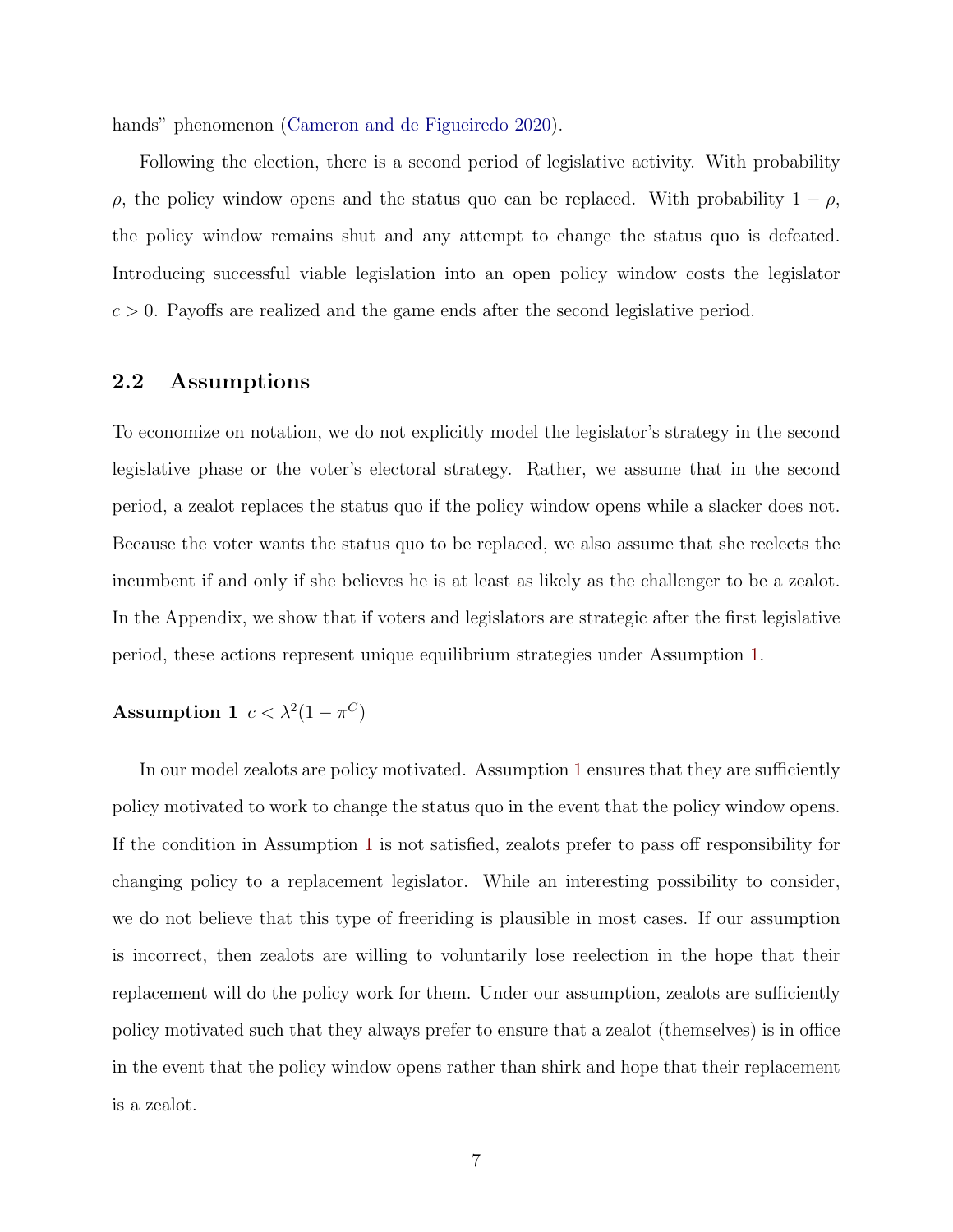We also model the legislative process in reduced form in two ways. First we assume that the legislator's choice of bill is always the voter's ideal bill: a complete repeal and replace. Substantively, our binary policy setup has the advantage of encompassing both ideological and distributive policies. The policy loss that the zealot and voter suffer from the status quo,  $\lambda^2$ , can represent disutility they suffer from not having a military base in their district. The status quo can also represent a disfavored spatial policy over which the voter and zealot suffer quadratic policy loss. In this spatial setting, our basic setup ignores intermediate policy proposals between  $\lambda$  and 0 and assumes that the legislator always offers his and the voter's ideal policy. In principle, neither message bills nor viable legislation need to be spatially located at the voter's ideal point. The legislator could choose different spatial locations to message with or select an intermediate bill in the final stage if the policy window opens. Second, we black box the legislative bargaining process between the legislator and the veto player. We simply assume that all of his efforts are doomed. In the Appendix, we explicitly model legislative bargaining with a strategic veto player and allow the legislator to choose the spatial location of each proposal from a compact policy space. We obtain all of our main results from the reduced form model presented here in the more general model.

## 2.3 Legislator Payoffs

Given our assumptions about legislator actions in the second legislative period, it is straightforward to express payoffs for the incumbent zealot and slacker respectively:

<span id="page-8-0"></span>
$$
u_L^z(n) = \begin{cases} b - nk - \rho c - (1 - \rho)\lambda^2 & \text{if reelected} \\ -nk - (1 - \rho \pi^C)\lambda^2 & \text{otherwise} \end{cases}
$$
(1)

$$
u_L^s(n) = \begin{cases} b - nk & \text{if reelected} \\ -nk & \text{otherwise} \end{cases}
$$
 (2)

The slacker and zealot each receive office benefit b if and only if they are reelected.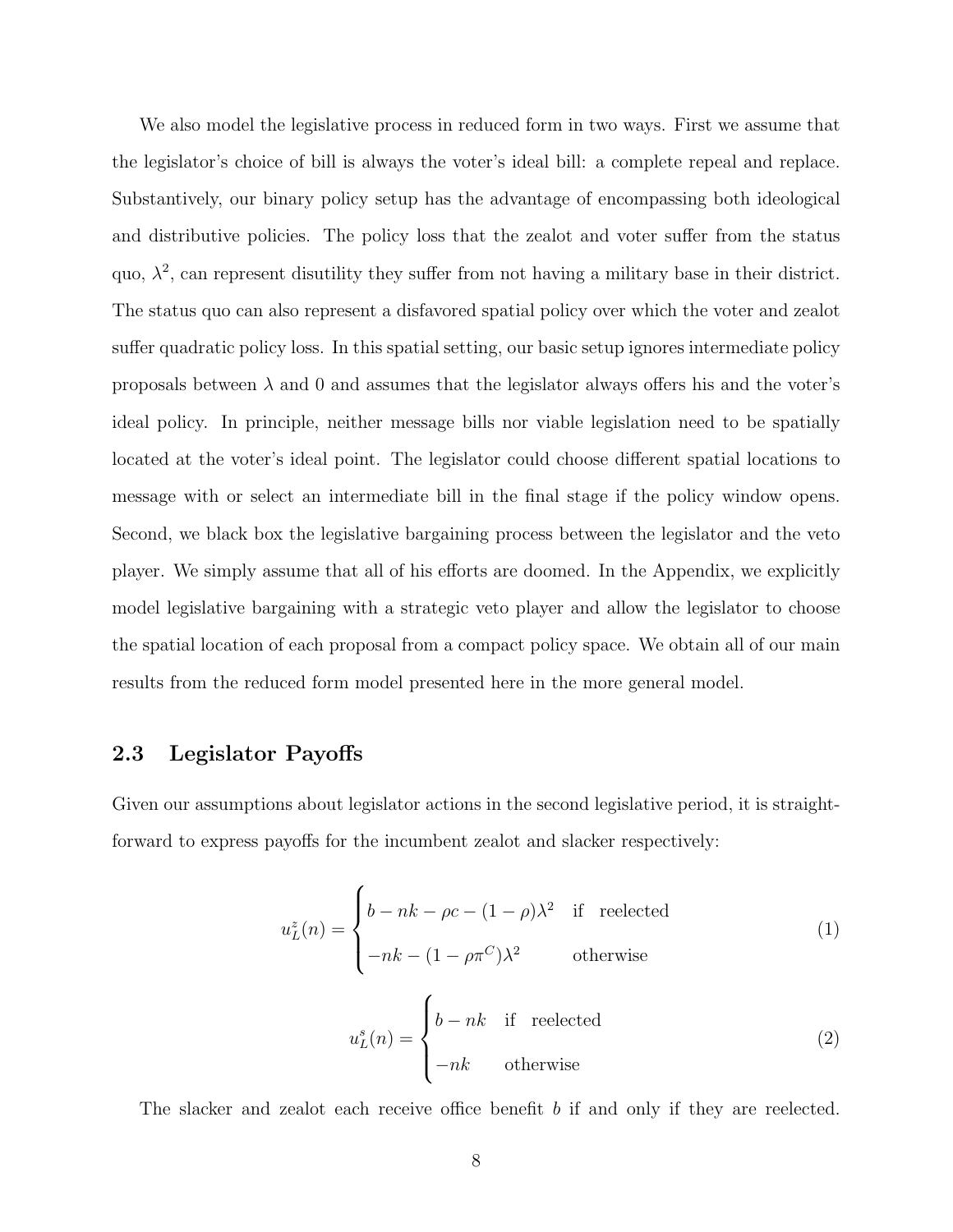Both pay nk from legislating n times in the first period. If the zealot wins reelection, with probability  $\rho$  the policy window opens and he pays c to replace the status quo. With probability  $1 - \rho$ , the policy window remains shuttered and he suffers policy loss,  $\lambda^2$ . If he loses the election, he suffers policy loss unless both the policy window opens and his replacement is a zealot.

### 2.4 Legislator Strategy and Voter Beliefs

Our equilibrium concept is a weak sequential equilibrium that satisfies the intuitive criterion.[3](#page-0-0) We restrict attention to pure strategy equilibria. A pure strategy for the legislator is a mapping from his type into the number of times he chooses to make a non-viable attempt to change the status quo

$$
n:\Gamma\to\mathbb{N}
$$

The voter's decision depends on her beliefs given the legislator's actions in the first period. Let  $\psi \in \Psi$  denote an information set for the voter and let  $\Psi$  denote the set of all information sets. With probability  $\zeta$ , the voter observes n, the number of times the incumbent attempts to replace the status quo. Conditional on observing n, there are  $|\mathbb{N}|$  possible information sets. Denote each simply as  $\psi = n$  for all  $n \in \mathbb{N}$ . With probability  $1 - \zeta$ , the voter does not observe n. Let  $\psi = \emptyset$  denote this information set. The voter's beliefs can now be expressed as a mapping

$$
\mu: \Psi \to [0, 1]
$$

where she believes the incumbent is a zealot with probability  $\mu(\psi)$  at information set  $\psi$ . With this notation, the incumbent wins the election when the voter observes  $\psi$  if and only if  $\mu(\psi) \geq \pi^C$ .

<sup>&</sup>lt;sup>3</sup>Weak sequential equilibrium combines sequential rationality with the requirement that beliefs satisfy Bayes' rule wherever possible. The more familiar concept of perfect Bayesian equilibrium is defined for extensive form games with incomplete information and observed actions. In our model, with probability  $1 - \zeta$  the voter does not observe the legislator's actions.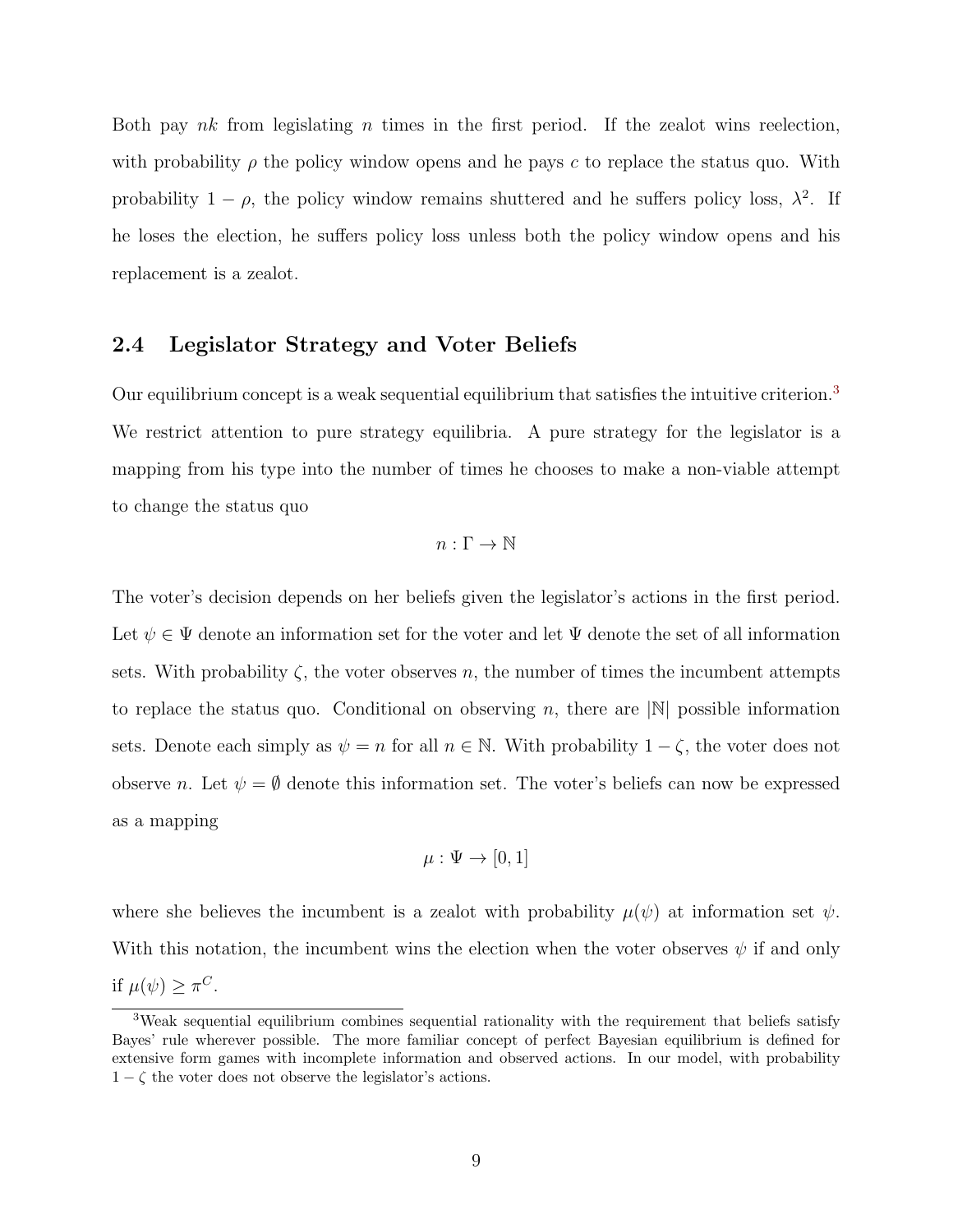## 3 Equilibrium

We are interested in identifying the conditions under which message legislation occurs in equilibrium. Because voters necessarily retain their prior belief about the incumbent's type in a pooling equilibrium, legislation can only serve a messaging function in a separating equilibrium. We begin our analysis of the model by characterizing the model's unique separating equilibrium which we refer to as a *messaging equilibrium*. We then discuss the model's pooling equilibria and identify the conditions under which a messaging equilibrium is the unique equilibrium.

## 3.1 Messaging Equilibrium

In a messaging equilibrium, the zealot legislates a positive number of times:  $n^*(z) > 0$ . The slacker does not legislate:  $n^*(s) = 0$ . In equilibrium, the voter learns the incumbent's type if she observes the legislative phase. If she observes  $n = n^*(z)$ , she learns that the incumbent is a zealot,  $\mu(n^*(z)) = 1$ , and reelects him. If she observes  $n = 0$ , she believes the incumbent is a slacker,  $\mu(0) = 0$ , and elects the challenger. If the voter does not observe the legislative phase, she retains her prior belief about the incumbent's type,  $\mu(\emptyset) = \pi^I$ , and reelects the incumbent if and only if  $\pi^I \geq \pi^C$ . It will be useful in defining and analyzing equilibria to distinguish between two cases. We refer to voters as *trusting* if  $\pi^I \geq \pi^C$  and *skeptical* if  $\pi^I < \pi^C$ .

In the first period, legislation has no effect on policy. Its only purpose for the zealot is to signal to the voter. The zealot therefore legislates the minimum number of times necessary to distinguish himself from the slacker in a messaging equilibrium. We derive this unique minimum and then state the definition of a messaging equilibrium formally. We then characterize necessary and sufficient conditions for the messaging equilibrium to exist and show that the messaging equilibrium is the unique separating equilibrium.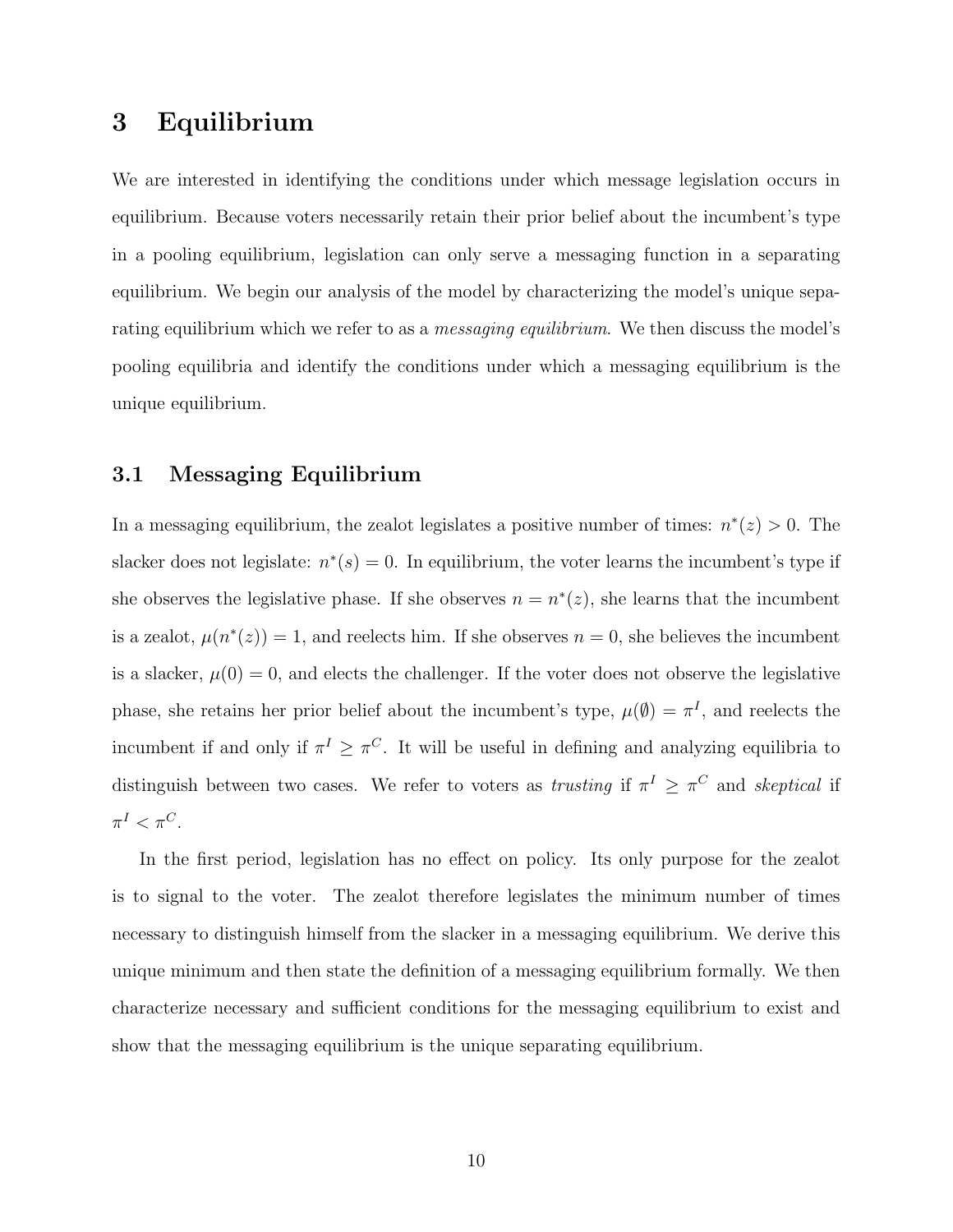#### 3.1.1 Definition

For a messaging equilibrium to exist, the slacker must be unwilling to imitate the zealot to get reelected. This requires that his equilibrium payoff from doing nothing exceeds his payoff from legislating as much as the zealot. With skeptical voters, the slacker always loses the election in a separating equilibrium. Either the voter observes that the incumbent has not legislated and learns that the legislator is a slacker or she does not observe the legislative phase and falls back on her prior belief that the challenger is better. This yields an equilibrium payoff zero. If instead the slacker legislates  $n > 0$  times and is reelected if the voter observes n, he earns a payoff of  $\zeta b - nk$ . With a trusting voter, the slacker loses the election if the voter observes his lack of effort but wins the election if the voter does not observe the legislative phase. His equilibrium payoff in this case is  $(1 - \zeta)b$ . If instead he devotes  $n > 0$  to legislation and is reelected if the voter observes n, he is guaranteed to be reelected and earns a payoff of  $b - nk$ . Therefore with both trusting and skeptical voters, messaging equilibrium requires that the zealot legislates at least

$$
n \ge \frac{\zeta b}{k}
$$

times in order to prevent imitation by the slacker. In a messaging equilibrium then, the zealot legislates the minimum number of times necessary to separate from the slacker,

$$
n^*(z) = \lceil \frac{\zeta b}{k} \rceil
$$

where  $\lvert \cdot \rvert$  is the ceiling function which returns the smallest integer greater than or equal to its argument.

Definition 1 (Messaging Equilibrium) In a messaging equilibrium, slackers do not legislate in the first period:  $n^*(s) = 0$ . Zealots legislate  $n^*(z) = \lceil \frac{\zeta b}{k} \rceil$  $\frac{\mathcal{S}_{b}}{k}$  times. On the equilibrium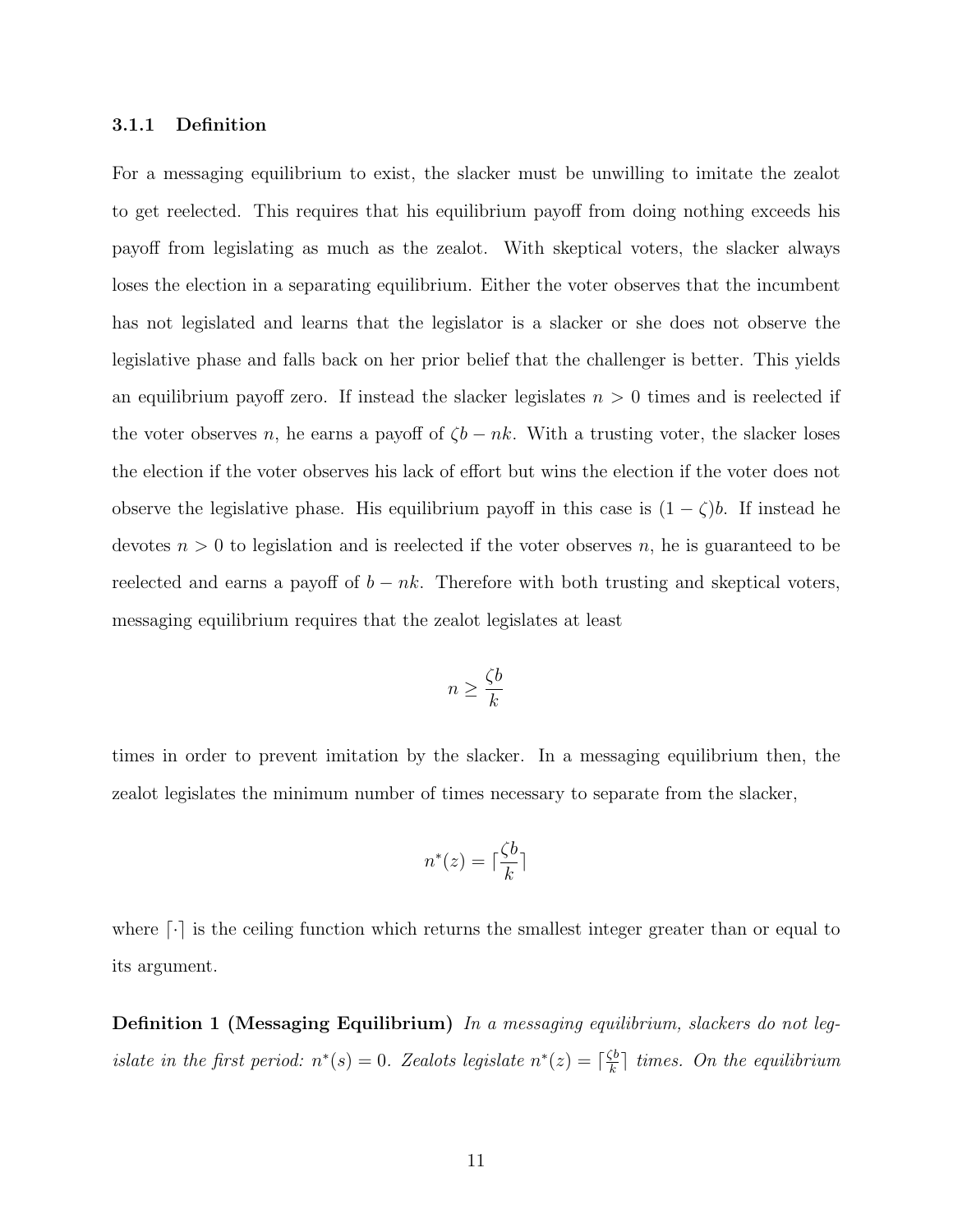path, the voter's beliefs satisfy Bayes' rule:

$$
\mu(0) = 0
$$

$$
\mu(\lceil \frac{\zeta b}{k} \rceil) = 1
$$

$$
\mu(\emptyset) = \pi^I
$$

Off the equilibrium path, the voter believes the incumbent is a slacker if she observes less legislation than she expects a zealot to conduct:

$$
\mu(n) = 0 \quad \text{for} \quad n \in (0, \lceil \frac{\zeta b}{k} \rceil)
$$

If she observes more legislation than she expects the zealot to conduct, she believes that the incumbent is a zealot:

$$
\mu(n) = 1 \quad \text{for} \quad n > \lceil \frac{\zeta b}{k} \rceil
$$

We impose standard off-path beliefs for signaling games at information sets where an incumbent messages fewer than the minimum number necessary for the zealot to separate from the slacker. If the slacker legislates fewer than  $n^*(z)$  times and is reelected, he is strictly better off relative to equilibrium. The voter's belief that the incumbent is a slacker after observing such a deviation therefore survives the intuitive criterion. For deviations in which an incumbent legislates more than  $n^*(z)$  times, the slacker is strictly worse off even if he is reelected. We assume that the voter believes that the incumbent is a zealot if she observes an unexpectedly large amount of legislation.

#### 3.1.2 Existence

In order for a separating equilibrium to exist, the zealot must be willing to exert  $n^*(z) = \lceil \frac{\zeta b}{k} \rceil$  $\frac{k}{k}$ ] in order to be reelected. Because the only purpose of legislation is to send a credible message to the voter who correctly rewards the zealot's equilibrium level of legislation, the zealot can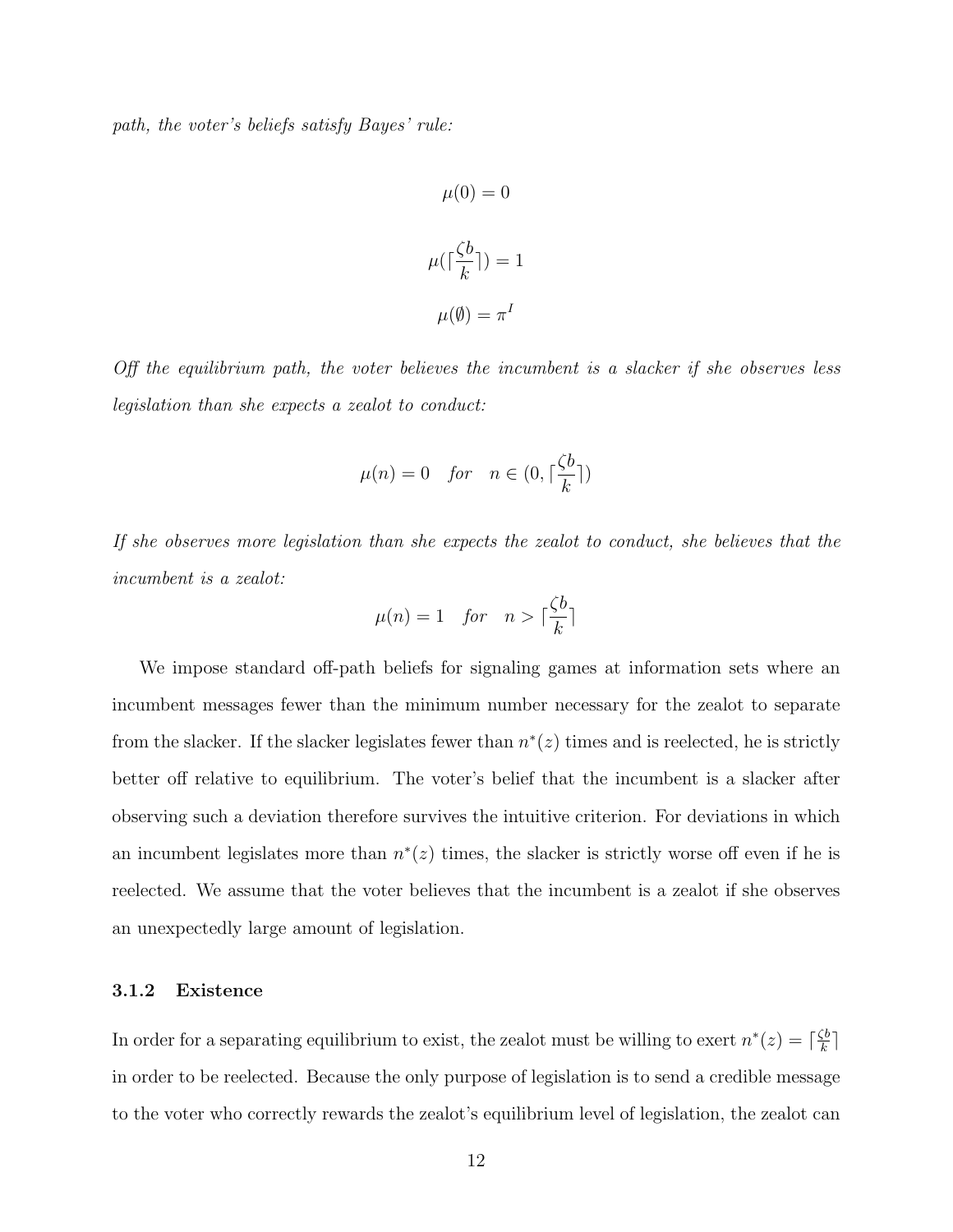never gain by legislating more times than equilibrium proscribes. Additionally, because the voter believes the incumbent is a slacker if she observes less legislation than she expects the zealot to conduct, if the zealot chooses to legislate fewer than  $n^*(z)$  times, he is best off legislating zero times.

From [\(1\)](#page-8-0), the value of reelection for the zealot can be identified by comparing his secondperiod payoff from winning the election,

$$
W \equiv b - \rho c - (1 - \rho)\lambda^2
$$

to his second-period payoff if defeated,

$$
D = -(1 - \rho \pi^C) \lambda^2
$$

With a trusting voter, the zealot is reelected regardless of how much effort he expends if the voter does not observe legislative activity. His equilibrium payoff is therefore  $W - n^*(z)k$ . If he chooses not to legislate, he loses the election only if the voter observes his lack of legislative effort. His payoff from no legislation is therefore  $(1 - \zeta)W - \zeta D$ .

If the voter is skeptical, in a messaging equilibrium the zealot is reelected only if the voter observes his legislative effort. This yields an equilibrium payoff of  $\zeta W - (1 - \zeta)D - n^*k$ . If instead he does not legislate, he loses the election for sure. His payoff from this action is D. For both trusting and skeptical voters then, the zealot is willing to play his equilibrium strategy and legislate  $n^*(z)$  times if and only if

$$
\zeta(W - D) \ge n^*(z)k
$$

The term

$$
W - D = b + \rho[\lambda^2(1 - \pi^C) - c]
$$

expresses the net value of reelection to the zealot. This can be further decomposed into the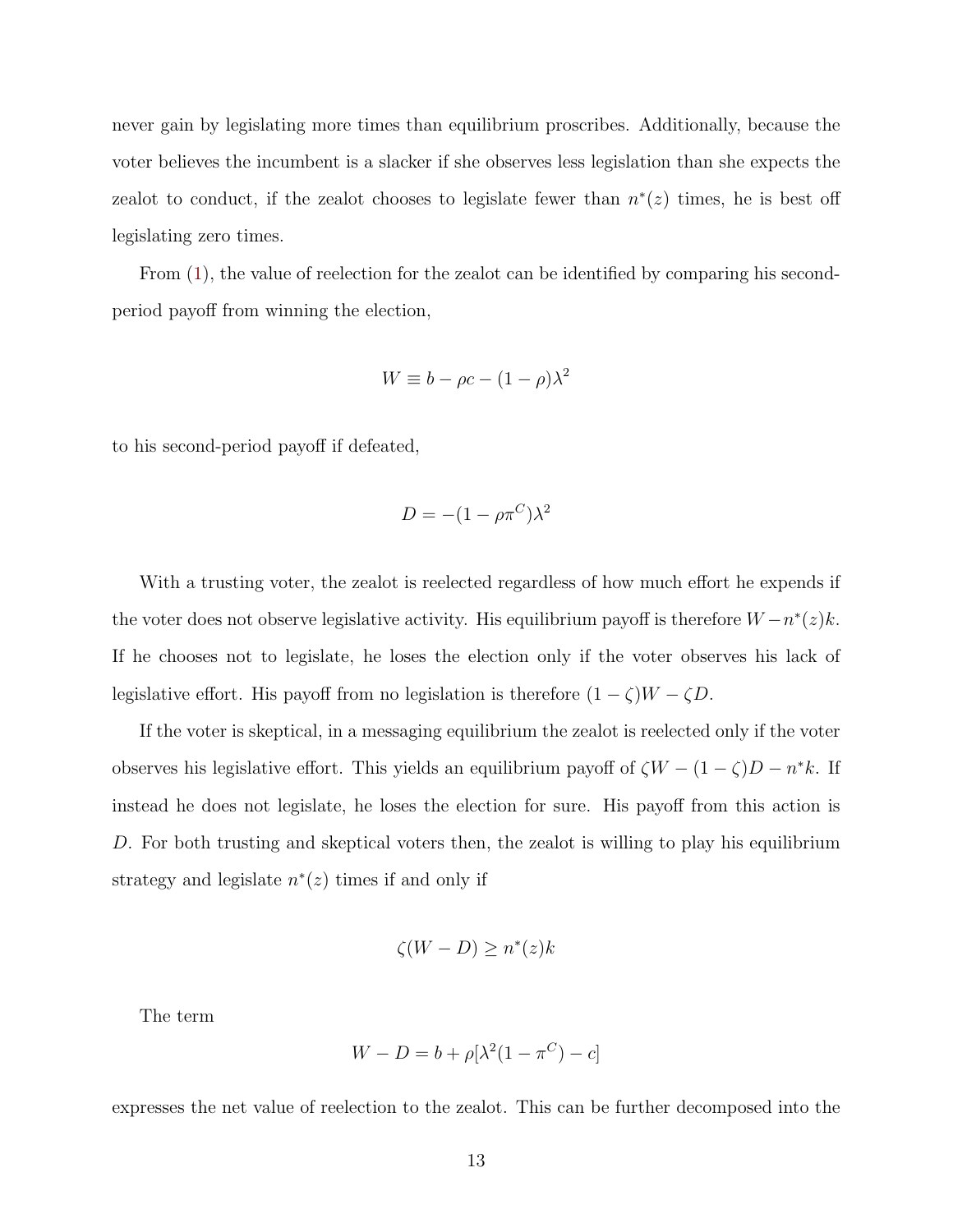material value of reelection, b, and the policy value of reelection,

$$
\phi \equiv \rho[\lambda^2(1 - \pi^C) - c]
$$

With this notation, the value of reelection to the zealot is

$$
W - D = b + \phi
$$

Note that under Assumption [1,](#page-7-0) the policy value of reelection is strictly positive:  $\phi > 0$ . Moreover, the policy value of reelection is increasing in  $\rho$  and  $\lambda$  and decreasing in  $\pi^C$  and c. As the probability that the policy window opens, the probability that a reelected zealot can repeal the status quo and obtain his preferred policy rises. Thus the policy value of reaching the second period rises with  $\rho$ . Similarly, for higher  $\lambda$  where the status quo is more disfavorable, the value of reaching the second period in order to repeal the status quo if the policy window opens is greater. Conversely, as it becomes more costly to produce and implement viable legislation to repeal the status quo when the policy window opens, the policy value of reelection declines. Finally, if  $\pi^C$  is low, then the incumbent expects that his replacement will fail to repeal the status quo if the policy window opens. In this case, the zealot cannot count on his replacement to affect policy change and has a strong incentive to make it to the second period in order to ensure that his preferred policy can be implemented if the policy window opens.

The zealot's incentive compatibility condition can now be written

$$
\zeta(b+\phi) \ge n^*(z)k
$$

The expected benefit of messaging is expressed on the left-hand side of the inequality. The value of reelection is scaled by the probability that messaging is observed,  $\zeta$ . If the voter is skeptical, then  $\zeta$  represents the probability that the zealot is reelected in equilibrium. If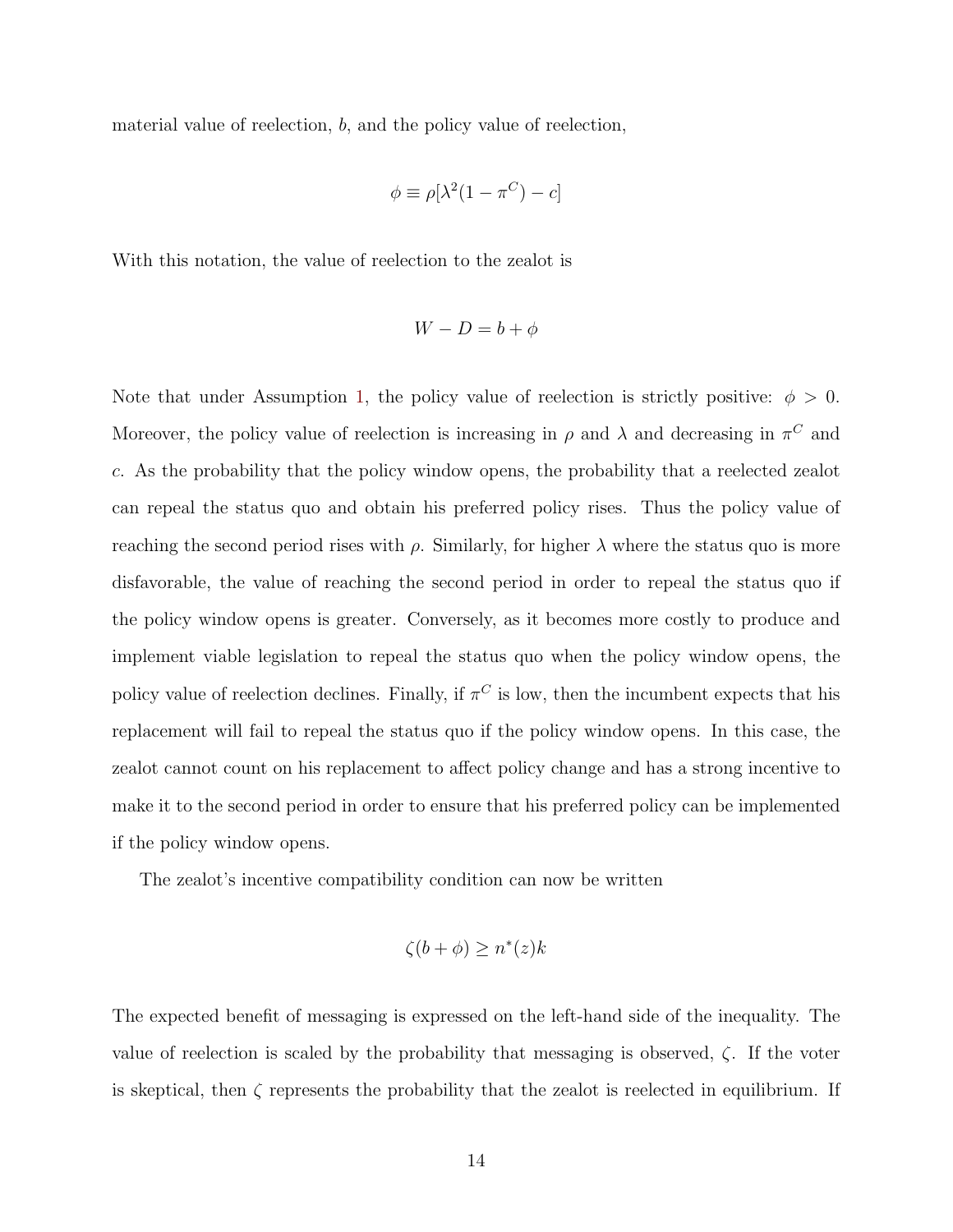the voter is trusting, then  $\zeta$  expresses the probability that the zealot loses the election if she deviates from equilibrium and does not legislate in an attempt to exploit the voter's benefit of the doubt. In both cases then,  $\zeta$  captures the additional probability of reelection that the zealot earns from messaging relative to not messaging.

Substituting  $\lceil \frac{\zeta b}{k} \rceil$  $\frac{\zeta b}{k}$  in for  $n^*(z)$  and rearranging yields the condition

<span id="page-15-0"></span>
$$
\frac{\zeta \phi}{k} \ge \lceil \frac{\zeta b}{k} \rceil - \frac{\zeta b}{k} \tag{3}
$$

The term on the left-hand side expresses the expected policy benefit that the zealot earns from messaging, normalized by the cost of messaging. The first term on the right-hand side is the normalized cost of messaging. The second term,  $\frac{\zeta b}{k}$ , is the normalized expected office benefit that the zealot earns from virtue signaling. This is also the expected payoff that the slacker earns if he imitates the zealot and legislates  $n^*(z)$  times. Note that  $\lceil \frac{\zeta b}{k} \rceil$  $\frac{\zeta b}{k}$ ] –  $\frac{\zeta b}{k} \in [0, 1)$ . This difference is weakly positive because the cost of message legislation must weakly exceed the office benefit to deter the slacker from messaging. It is bounded by one because the zealot messages only one more round than the slacker is willing to in order to separate. If [\(3\)](#page-15-0) is satisfied, the zealot is willing to legislate at least one more time than the slacker. It follows that if this condition is satisfied, a messaging equilibrium exists.

#### <span id="page-15-1"></span>**Proposition 1** A messaging equilibrium exists if and only if [\(3\)](#page-15-0) is satisfied.

All proofs are in the Appendix. The zealot's policy payoff from reelection,  $\phi$ , creates a wedge between himself and the slacker that allows him to separate. Under Assumption [1,](#page-7-0) the policy benefits of retention are always positive:  $\phi > 0$ . If this benefit is sufficiently large to exceed the cost of messaging, [\(3\)](#page-15-0) is satisfied. In particular, if  $\frac{\zeta\phi}{k} \geq 1$ , the zealot is guaranteed to be willing to legislate for at least one more round than the slacker which implies that a separating equilibrium exists.

<span id="page-15-2"></span>**Corollary 1** A messaging equilibrium exists if  $\frac{\zeta\phi}{k} \geq 1$ .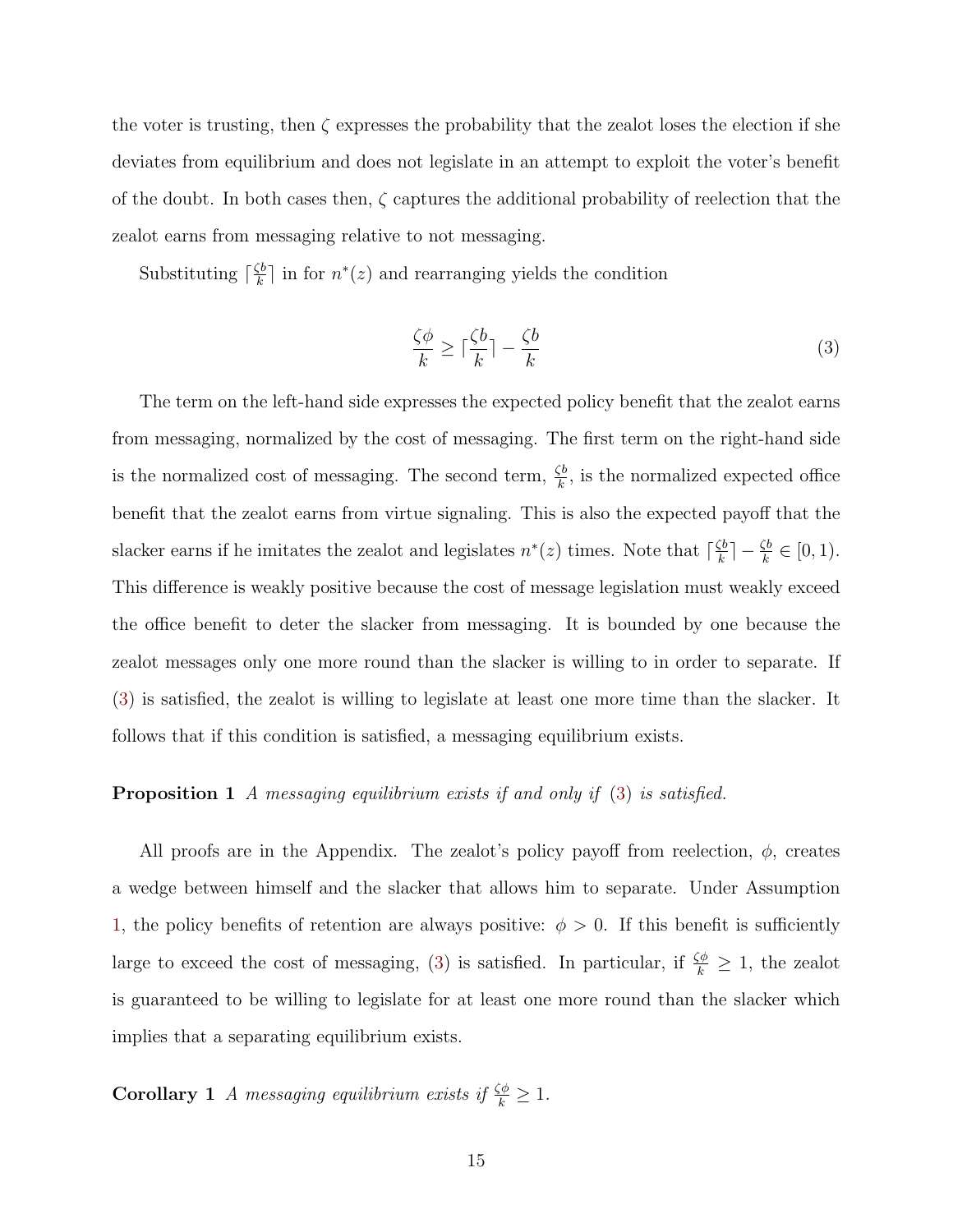For  $\frac{\zeta \phi}{k}$  < 1, the zealot may be willing to legislate for one more round than the slacker but this is not guaranteed. If a messaging equilibrium does not exist, then a pooling equilibrium exists in which neither type of incumbent legislates. We discuss pooling equilibria below. Before doing so, we complete our characterization of the messaging equilibrium by showing that it is the unique separating equilibrium. This result, along with our characterization of the model's pooling equilibia, will allow us to identify conditions under which the messaging equilibrium is the unique equilibrium.

#### 3.1.3 Unique Separating Equilibrium

#### <span id="page-16-0"></span>Lemma 1 A messaging equilibrium is the unique separating equilibrium.

It is straightforward to rule out any separating equilibrium in which the slacker legislates a positive number of times. Because he loses the election if the voter observes his legislative effort, no matter how punishing the voter's beliefs are if he does not legislate, he is strictly better off saving the effort and not legislating. It is also easy to rule out separating equilibria in which  $n^*(z) < \lceil \frac{\zeta b}{k} \rceil$  $\frac{\zeta b}{k}$ . By construction, if the zealot legislates fewer than  $\lceil \frac{\zeta b}{k} \rceil$ .  $\frac{k}{k}$  times, the slacker is strictly better off in expectation imitating the zealot rather than legislating zero times.

All that remains is to show that there is no equilibrium in which  $n^*(z) > \lceil \frac{\zeta b}{k} \rceil$  $\frac{5b}{k}$ . By construction, if the slacker legislates  $\lceil \frac{\zeta b}{k} \rceil$  $\frac{k}{k}$  times, he can earn no higher payoff than that which he receives in equilibrium from not legislating. This is true even under the most favorable beliefs the voter can form after observing  $n = \lceil \frac{\zeta b}{k} \rceil$  $\frac{\zeta b}{k}$ . If the zealot legislates  $n = \lceil \frac{\zeta b}{k} \rceil$ .  $\frac{5b}{k}$ ] times instead of the  $n^*(z) > \lceil \frac{\zeta b}{k} \rceil$  $\frac{\zeta_b}{k}$  required by equilibrium, the existence of the equilibrium implies that he is strictly better off if the voter reelects him after observing the unexpected n. Because the zealot and only the zealot can be made strictly better off from legislating  $n = \lceil \frac{\zeta b}{k} \rceil$  $\frac{k}{k}$  times, under the intuitive criterion the voter must believe that the incumbent is a zealot if she observes this unexpected  $n$ . Because separating equilibrium requires that  $\mu$ ( $\lceil \frac{\zeta b}{k} \rceil$  $(\frac{\zeta b}{k})$  = 1 off the equilibrium path, the zealot is always better off legislating only  $n = \lceil \frac{\zeta b}{k} \rceil$  $\frac{k}{k}$ ]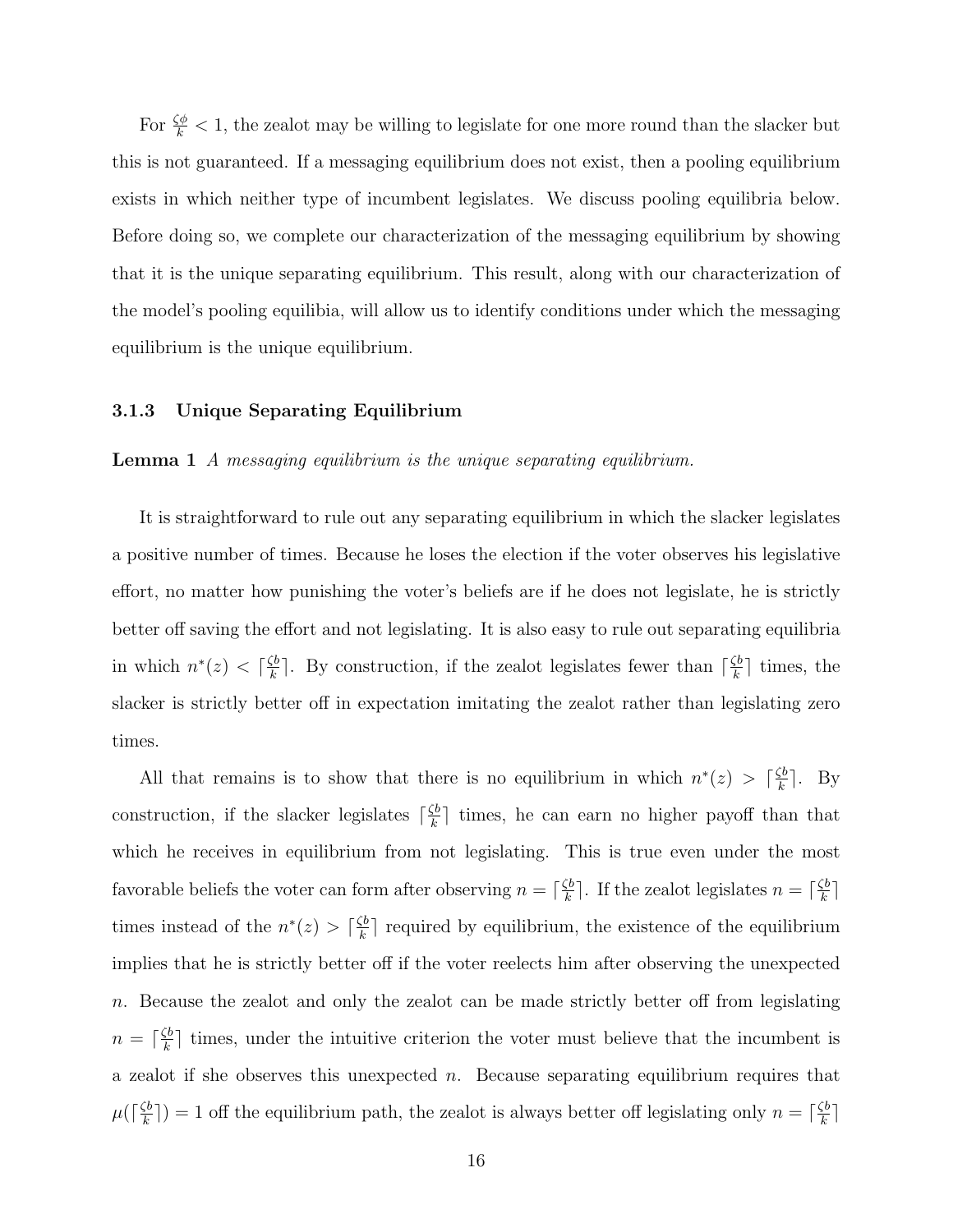times rather than  $n^*(z) > \lceil \frac{\zeta b}{k} \rceil$  $\frac{k}{k}$ . Therefore no such separating equilibrium exists.

### 3.2 No-Legislation Equilibrium

We define a no-legislation (NL) equilibrium as a pooling equilibrium in which both the slacker and zealot legislate zero times. While other pooling equilibria may exist under certain conditions discussed below, a NL equilibrium maximizes each type's equilibrium payoff. Additionally, the existence of a NL equilibrium is a necessary condition for the existence of any pooling equilibrium.

**Definition 2 (No-Legislation Equilibrium)** In a no-legislation equilibrium, the slacker and zealot do not legislate:  $n^*(z) = n^*(s) = 0$ . On the equilibrium path, voter beliefs satisfy Bayes' rule:

$$
\mu(0) = \mu(\emptyset) = \pi^I
$$

Off path, the voter believes the incumbent is strictly less likely to be a zealot than the challenger:

$$
\mu(n) < \pi^C \quad \text{for} \quad n \neq 0
$$

In any pooling equilibrium, the voter does not learn anything new about the incumbent legislator after observing legislative action. It follows that for trusting voters, incumbent legislators are reelected in a pooling equilibrium. With skeptical voters, challengers are elected.

It is straightforward to check that with trusting voters, a NL equilibrium always exists. Slackers only care about being retained in order to earn the office benefit in the first period. While zealots care about about policy in addition to office benefit, the policy gains from retention arise solely through legislative action in the second period. First-period legislation only harms the zealot. Because both types are retained in equilibrium, neither type has any incentive to legislate.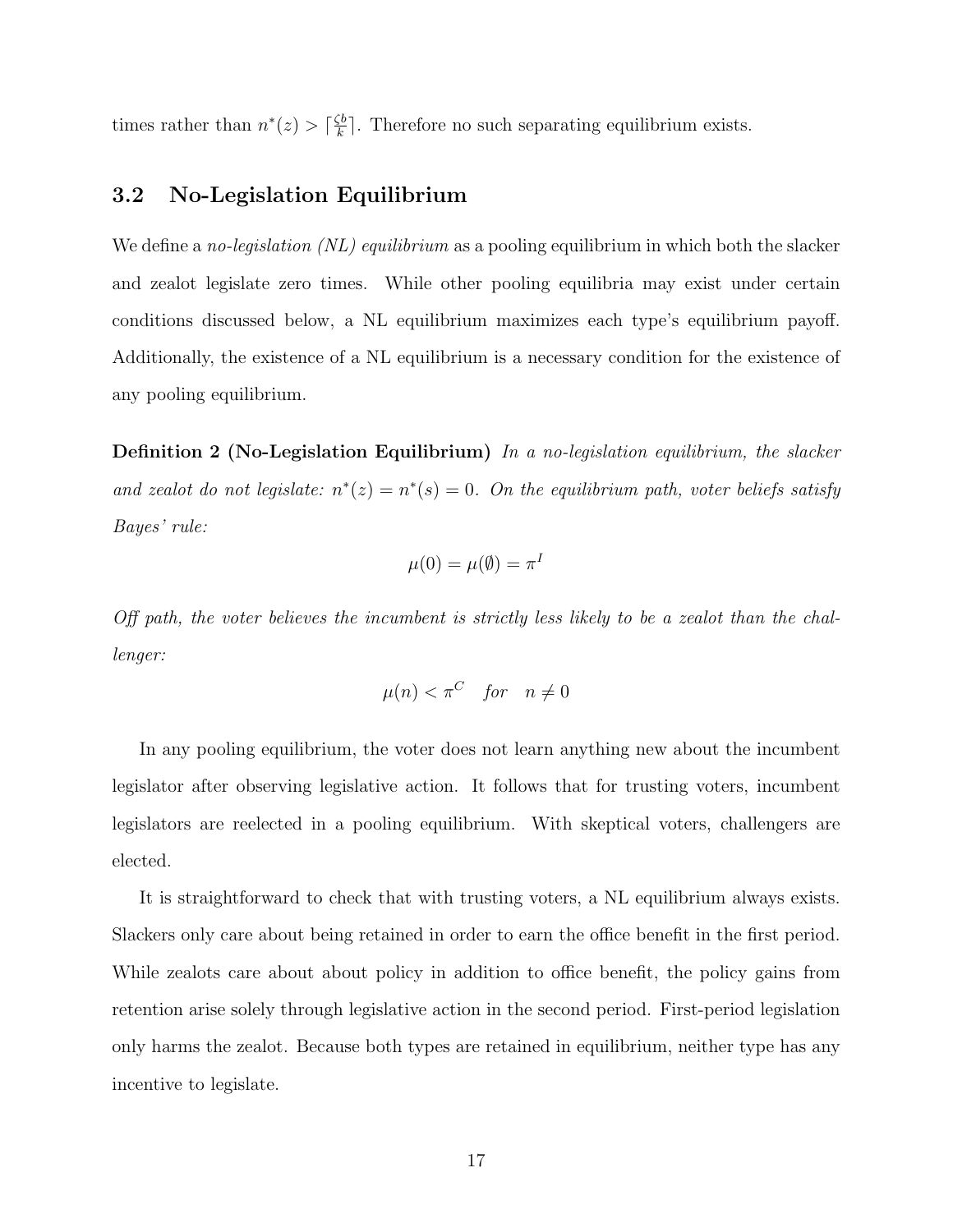In order to prevent either type of incumbent from legislating a positive number of times when the voter is skeptical, the voter must believe the incumbent is less likely to be a zealot than the challenger after observing any  $n$  that either type would be willing to select if doing so were to result in reelection. In the derivation of the messaging equilibrium above, it was shown that the slacker is weakly better off exerting no legislative effort and losing the election rather than legislating  $\lceil \frac{\zeta b}{k} \rceil$  $\frac{\zeta_b}{k}$  times and winning the election with probability  $\zeta$ . We also showed that if [\(3\)](#page-15-0) is satisfied with strict inequality, the zealot is strictly better off legislating  $\lceil \frac{\zeta b}{k} \rceil$  $\frac{k}{k}$  times and winning the election with probability  $\zeta$  than not legislating and losing the election for sure. Under the intuitive criterion, if [\(3\)](#page-15-0) is satisfied with strict equality and the voter observes  $n = \lceil \frac{\zeta b}{k} \rceil$  $\frac{\zeta b}{k}$ , she must believe that the incumbent is a zealot: only the zealot can benefit from this deviant amount of legislation. Thus if [\(3\)](#page-15-0) is satisfied with strict equality, voter beliefs required to prevent the zealot from legislating do not survive the intuitive criterion. Therefore if the voter is skeptical, a NL equilibrium exists if and only if

<span id="page-18-0"></span>
$$
\frac{\zeta \phi}{k} \le \lceil \frac{\zeta b}{k} \rceil - \frac{\zeta b}{k} \tag{4}
$$

<span id="page-18-1"></span>where  $(4)$  is simply  $(3)$  with the inequality reversed.

**Proposition 2 (No-Legislation Equilibrium)** A no-legislation equilibrium exists if and only if either  $(i)$  the voter is trusting or  $(ii)$  the voter is skeptical and  $(4)$  is satisfied.

If the voter is trusting, other pooling equilibria may exist in which legislators legislate a positive number of times. Such an equilibrium is held together by punishing off-path beliefs when incumbents legislate fewer than the number of times proscribed by equilibrium. Because incumbents are reelected in equilibrium, they are willing to legislate a positive number of times and avoid punishment. With a skeptical voter, the challenger is elected in a pooling equilibrium. No matter how punishing the voter's beliefs are off the equilibrium path, both legislators are strictly better off not legislating at all than legislating a positive number of times. It follows that there can exist multiple pooling equilibria only if the voter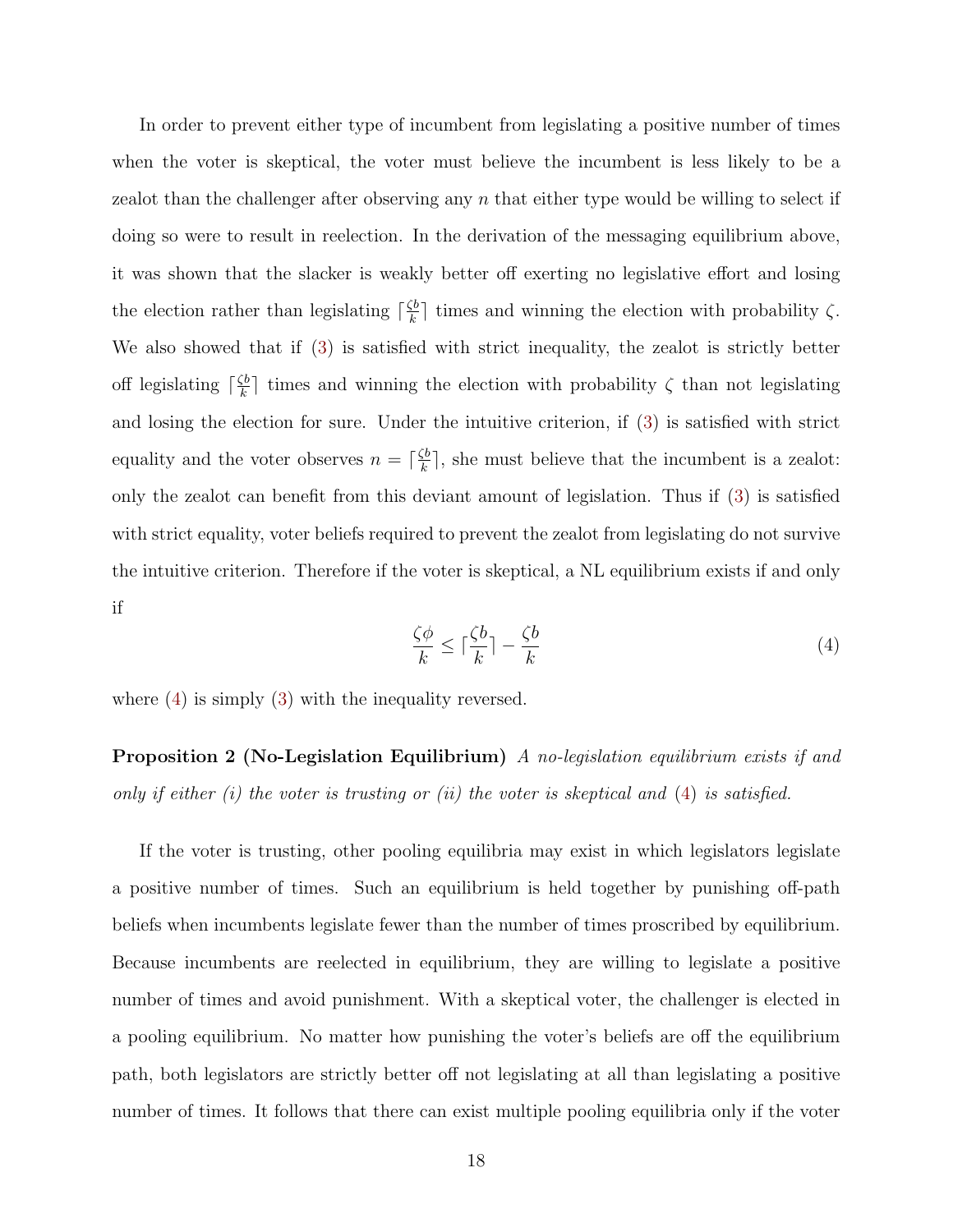is trusting. If the voter is skeptical, pooling equilibrium requires that incumbents do not legislate.

<span id="page-19-0"></span>Lemma 2 If the voter is skeptical, a no-legislation equilibrium is the unique pooling equilibrium.

## 3.3 Uniqueness of Messaging Equilibrium

Propositions [1](#page-15-1) and [2](#page-18-1) imply that if voter is skeptical, a NL and messaging equilibrium coexist only on a knife edge where  $\frac{\zeta \phi}{k} = \lceil \frac{\zeta b}{k} \rceil$  $\frac{\zeta b}{k}$  –  $\frac{\zeta b}{k}$ . If this equality is not satisfied, Lemmas [1](#page-16-0) and [2](#page-19-0) imply that there is a unique equilibrium. If only [\(4\)](#page-18-0) is satisfied, the unique equilibrium is NL. If only [\(3\)](#page-15-0) is satisfied, the unique equilibrium is messaging.

<span id="page-19-1"></span>Lemma 3 If the voter is skeptical and [\(4\)](#page-18-0) fails, the unique equilibrium is messaging. If the voter is skeptical and [\(3\)](#page-15-0) fails, the unique equilibrium is no-legislation.

<span id="page-19-2"></span>Lemma [3](#page-19-1) and Corollary [1](#page-15-2) then imply a sufficient condition for the messaging to be unique.

**Proposition 3** If  $\frac{\zeta\phi}{k} \geq 1$  and the voter is skeptical, the unique equilibrium is messaging.

Proposition [3](#page-19-2) expresses a key result that we use to examine the substantive positive implications of the model.

## 4 Analysis

In this section we use the equilibria characterized in the previous section to examine the positive and normative implications of our results. We first consider the conditions under which we expect legislators to be most likely to message. We then identify how the model's parameters influence how much non-viable legislation legislators engage in to credibly message. We conclude our analysis by examining the implications of messaging for voter welfare.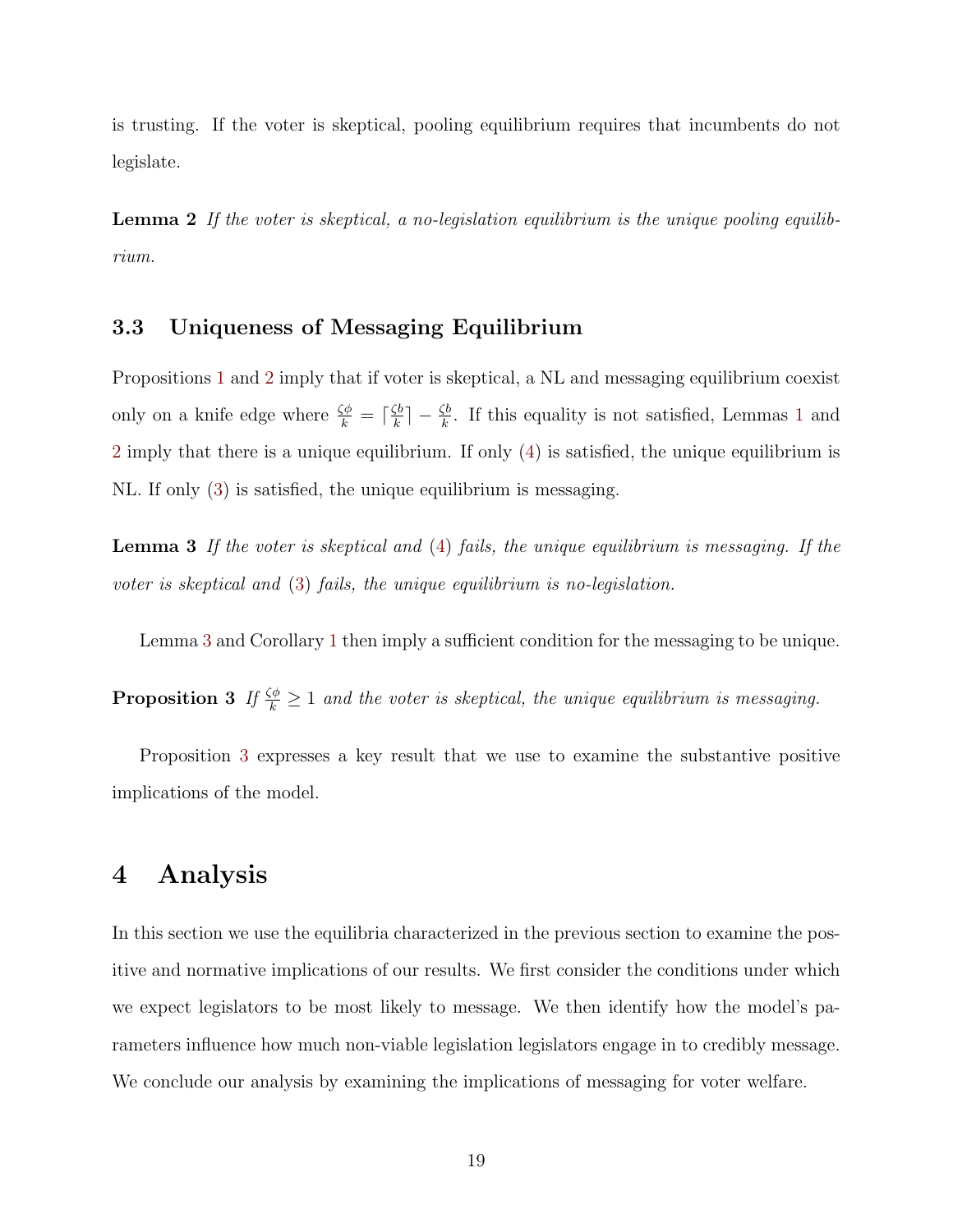### 4.1 Prevalence of Messaging

Our results allow us to examine the conditions under which we expect to observe messaging legislation. The model is deterministic in the sense that for a given set of parameters, a messaging equilibrium either exists or not and if it exists, is either unique or not. To ease our exposition of the model's positive predictions (and make them more amenable to future empirical analysis), we introduce stochasticity on one of the model's parameters from our perspective as outside observers. Formally, we assume that, from the perspective of an outside observer, the voter's belief about the challenger,  $\pi^C$ , is a random variable with a cumulative distribution  $F^4$  $F^4$ . The sufficient conditions for a unique messaging equilibrium expressed in Proposition [3](#page-19-2) can be rewritten in terms of  $\pi^C$  as

<span id="page-20-0"></span>
$$
\pi^C \le 1 - \left(\frac{k}{\zeta \rho} + c\right) \frac{1}{\lambda^2} \tag{5}
$$

<span id="page-20-1"></span>
$$
\pi^C > \pi^I \tag{6}
$$

If [\(5\)](#page-20-0) is satisfied, then a messaging equilibrium is guaranteed to exist. The probability that a messaging equilibrium exists with certainty is therefore

$$
F(1 - (\frac{k}{\zeta\rho} + c)\frac{1}{\lambda^2})
$$

Condition  $(6)$  states simply that the voter is skeptical. If  $(5)$  is satisfied, then the messaging equilibrium is unique if [\(6\)](#page-20-1) is also satisfied. Thus a messaging equilibrium is guaranteed to exist and be unique with probability

$$
F(1 - (\frac{k}{\zeta\rho} + c)\frac{1}{\lambda^2}) - F(\pi^I)
$$

<sup>&</sup>lt;sup>4</sup>We select  $\pi$ <sup>C</sup> because of its presence in both the existence and uniqueness condition for a messaging equilibrium. In anticipation of future empirical assessment of the model's predictions, treating  $\pi^C$  as a random variable to generate hypotheses has an additional advantage. Of all the model's parameters, voter beliefs about a potential challenger seem most difficult to feasibly measure.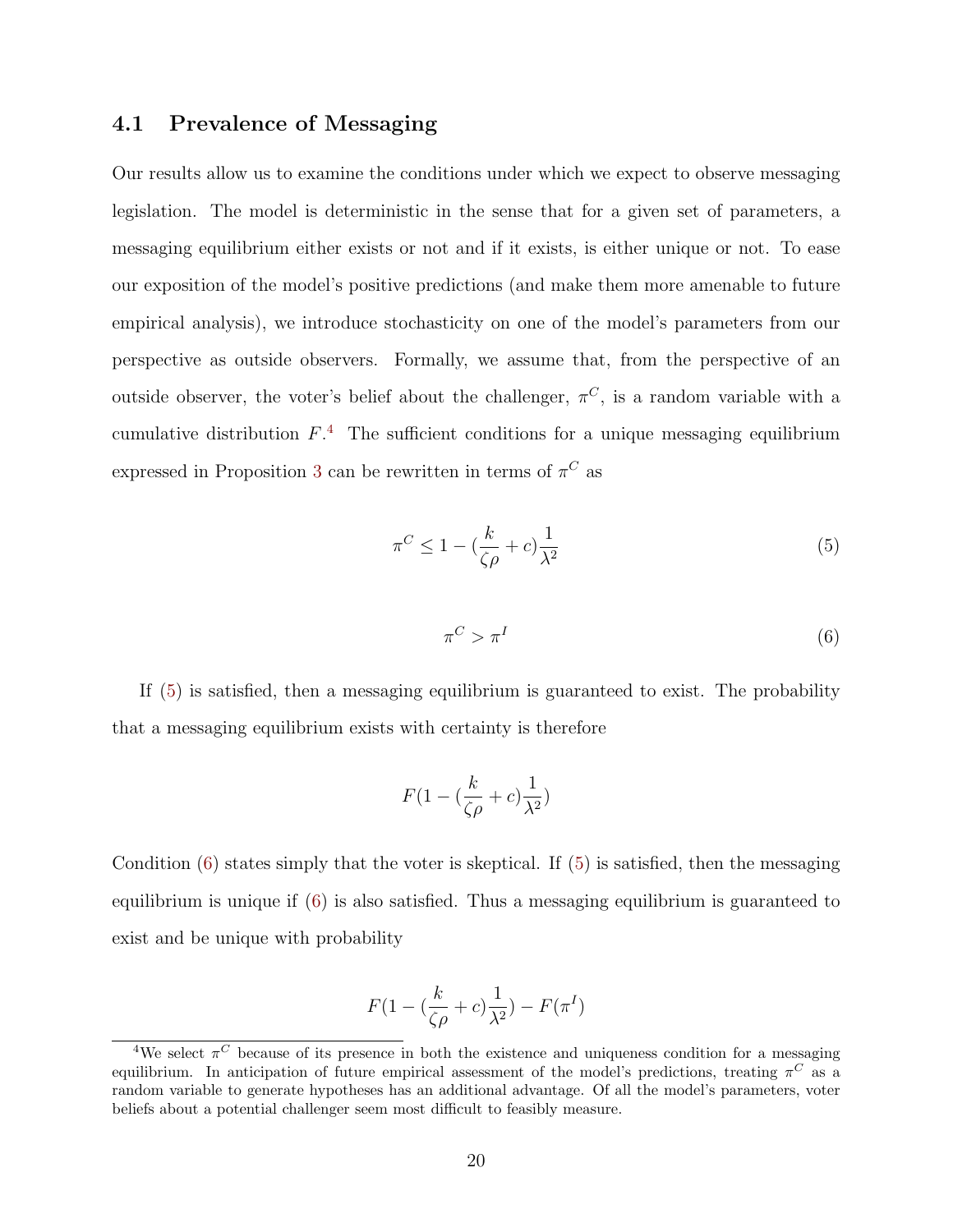It is now straightforward to identify how changes in the model's parameters affect this probability.

**Proposition 4** From the perspective of an outside observer, if  $\pi^C \sim F$ , then the probability that a messaging equilibrium must exist and be unique is increasing in

- the probability that the voter observes messaging,  $\zeta$
- the probability that the policy window opens,  $\rho$
- the extremity of the status quo,  $\lambda$

#### and decreasing in

- the voter's prior belief that the incumbent is a zealot,  $\pi^I$
- the cost of non-viable legislation,  $k$
- the cost of viable legislation, c

As legislative activity becomes more visible to the voter, messaging becomes more likely to result in the the zealot's reelection when the voter is skeptical. Greater visibility allows a zealot to more easily signal his way out of an electoral defeat he would suffer otherwise. If voters are trusting, greater visibility raises the cost of not messaging and achieving reelection through voter good faith and ignorance of the legislative record. Substantively, this implies that messaging may become more prevalent with the adoption of new technologies that make messaging more visible. The introduction of C-SPAN, talk radio, cable news, and social media may account for an increase in messaging legislation over time.

As the likelihood that the policy window opens rises, so does the policy benefit of holding office in the second period. In the event that messaging is observed, the zealot reaps policy benefits from this costly behavior only if the policy window opens. Accordingly, a higher probability that the policy window opens makes messaging more attractive to the zealot.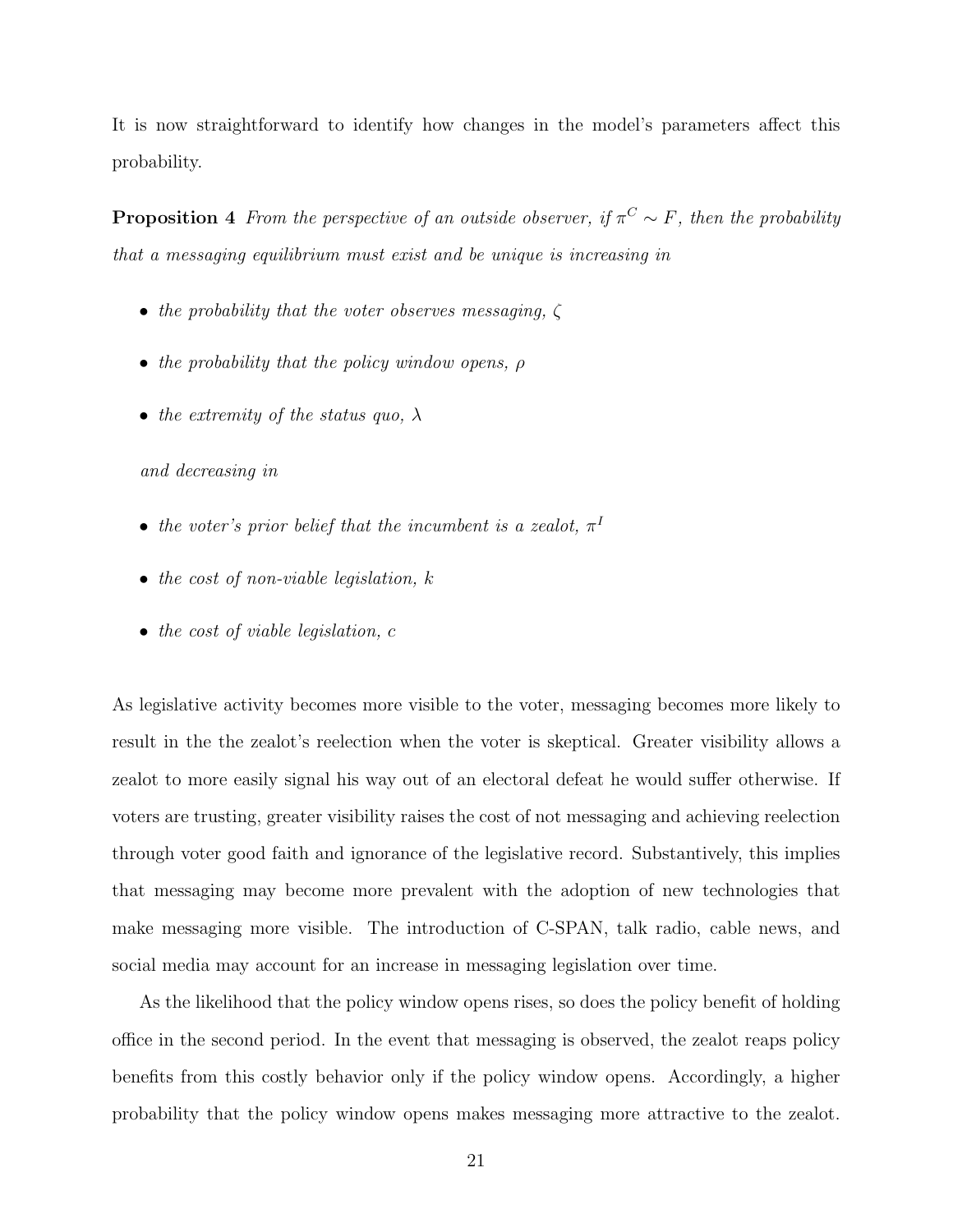Substantively, the model predicts that messaging by members of a minority party should be observed when the party anticipates that the veto player will be replaced by a co-partisan in an upcoming election. Leaders of a Republican Congress, for example, should pass message bills it knows a Democratic president will veto when they believe a Republican has a decent chance of becoming the next president.

Message legislation also becomes more prevalent when the status quo is further from the voter and legislator's ideal point. A higher  $\lambda$  means greater policy loss in the second period for the zealot if the status quo is not repealed and replaced. The zealot therefore becomes more willing to engage in costly message legislation in order to be retained so that he can pass a preferred policy in the second period. Our motivating examples of ACA and AUMF repeal comport with this result as particularly disfavored policies for Republican and Democratic bases respectively.

The model also predicts that as voters form more pessimistic ex ante beliefs about their legislator, the legislator becomes more likely to message. If voters already believe their representative is a zealot, the incumbent has little need to convince the voters of something they already believe. Voters who doubt their representative's commitment to alter the status quo if the policymaking environment becomes more favorable, on the other hand, demand evidence that their representative is a true believer. Substantively, messaging should occur more often when legislators have a low approval rating and appear vulnerable to a primary challenger. This broadly describes the circumstance facing the veteran Republican lawmakers who repeatedly passed doomed legislation to repeal the ACA in the shadow of the Tea Party movement.

A rise in the cost of messaging has a negative effect on the prevalence of message legislation. This effect is straightforward. The zealot must expend costly effort to signal his type to the voter in the first period. The more it costs to signal, the less attractive signaling is to the zealot. Substantively, variation in  $k$  can be generated by the opportunity cost of spending valuable time passing hopeless legislation. If messaging takes time away from fund-raising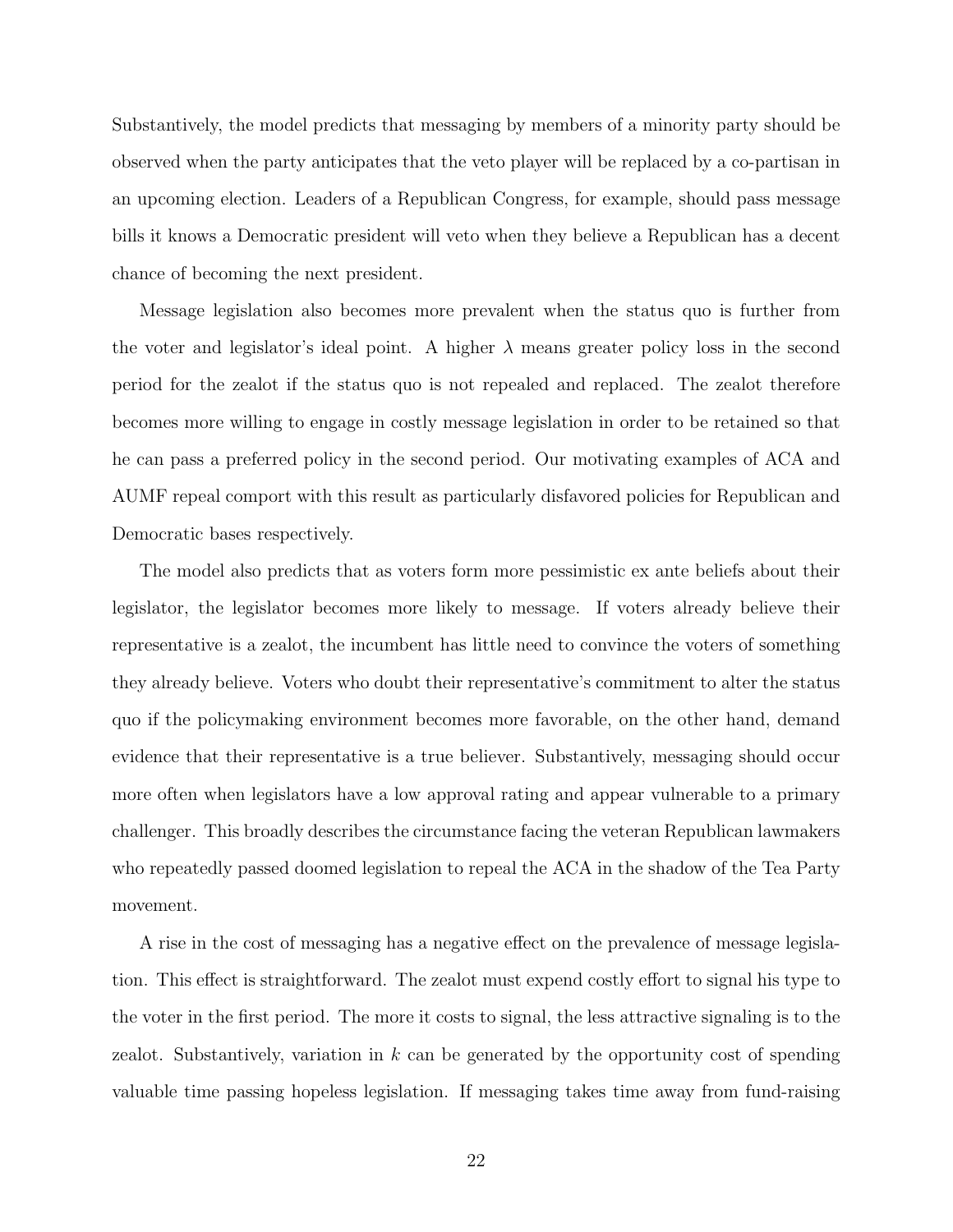or other campaign related activities, messaging plausibly occurs more frequently earlier in election cycles when these needs are less pressing. Alternatively, messaging may come at the cost of viable legislation in other policy areas. If there is a wide scope for compromise on other issues, the opportunity cost of messaging is higher and messaging should be less prevalent. If Congress is generally gridlocked, messaging takes little focus away from potentially productive legislative effort. In this interpretation, it is plausible that messaging is more likely to arise when parties are more polarized and hyperpartisan.

Finally, as the cost of actually replacing the status quo rises, messaging becomes less prevalent. As this cost rises, the policy value to the zealot of reaching the second period declines. Substantively, we expect legislators to message in less complex policy areas where changing the status quo once the policy window opens is less demanding.<sup>[5](#page-0-0)</sup>

### 4.2 Extent of Messaging

Our model also permits analysis of the extent of messaging when it arises in equilibrium. When legislators message, how much non-viable legislation does it take to get the message across?

**Proposition 5 (Extent of Messaging)** In a messaging equilibrium, the number of times that the zealot legislates is increasing in office benefit, b, and the probability that the voter observes legislative activity,  $\zeta$ , and decreasing in the cost of conducting non-viable legislation, k.

In a messaging equilibrium, the amount messaging legislation,  $n^*(z) = \lceil \frac{\zeta b}{k} \rceil$  $\frac{\zeta b}{k}$ , is determined by the slacker's willingness to imitate the zealot. As the cost of legislating rises, slackers become less willing to legislate in order to be reelected and earn the office benefit in the second period. Accordingly, the equilibrium number of times the zealot messages declines as k rises. Conversely, as office benefit, b, rises, the slacker becomes willing to legislate for

<sup>&</sup>lt;sup>5</sup>This admittedly works against our example of the ACA. Other factors discussed above, in particular high  $\lambda$  and low k and  $\pi^I$ , rather than policy complexity rationalize repeated ACA repeal.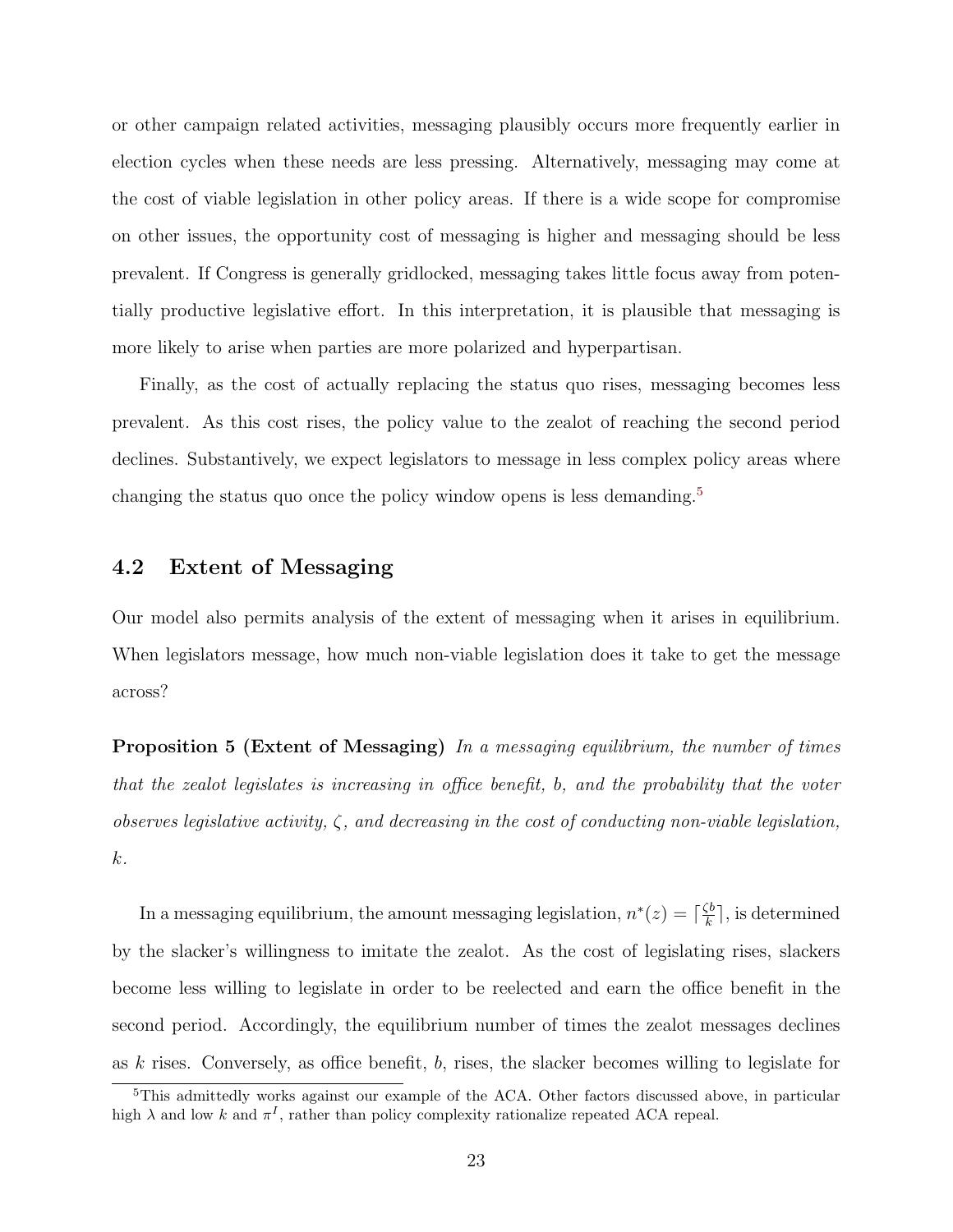more rounds in order to secure this benefit in the second period. Finally, imitation of the zealot is only electorally consequential if the voter observes the slacker's message legislation. It follows that the slacker becomes willing to legislate for more rounds as the visibility of legislation,  $\zeta$ , rises.

#### 4.3 Voter Welfare

We conclude our analysis of the baseline model by considering the voter's welfare in each type of equilibrium. In a no-legislation equilibrium with a trusting voter, the incumbent is always reelected. The voter's preferred policy is enacted if and only if both the policy window opens and the incumbent is a zealot. Otherwise the status quo prevails in the second period. With a skeptical voter, the challenger is always elected. Unless the policy window opens and the challenger is a zealot, the status quo remains in place.

In a messaging equilibrium, the voter always learns the incumbent's type prior to the election. If the incumbent is a zealot, the voter reelects the incumbent and achieves her ideal policy in the second period if and only if the policy window opens. If the incumbent is a slacker, the voter elects the challenger. She attains her ideal policy if and only if the policy window opens and the challenger is a zealot.

Note that for both types of equilibrium, the voter avoids policy loss in the second period if and only if the second-period legislator is a zealot and the policy window opens. In both types of equilibrium the latter occurs with the same probability, independently of the legislator's type. In the no-legislation equilibrium, the probability that the legislator is a zealot in the second period is either  $\pi^I$  or  $\pi^C$  depending on whether the voter is trusting or skeptical. The voter gets a "single draw" from the pool of possible legislators to represent her. In a messaging equilibrium, the voter gets an additional draw if the incumbent is not a zealot. This yields a probability  $\pi^I + (1 - \pi^I)\pi^C$  that the legislator is a zealot in the second period which exceeds both  $\pi^C$  and  $\pi^I$ . Therefore the voter's welfare is always greater in a messaging equilibrium than a no-legislation equilibrium.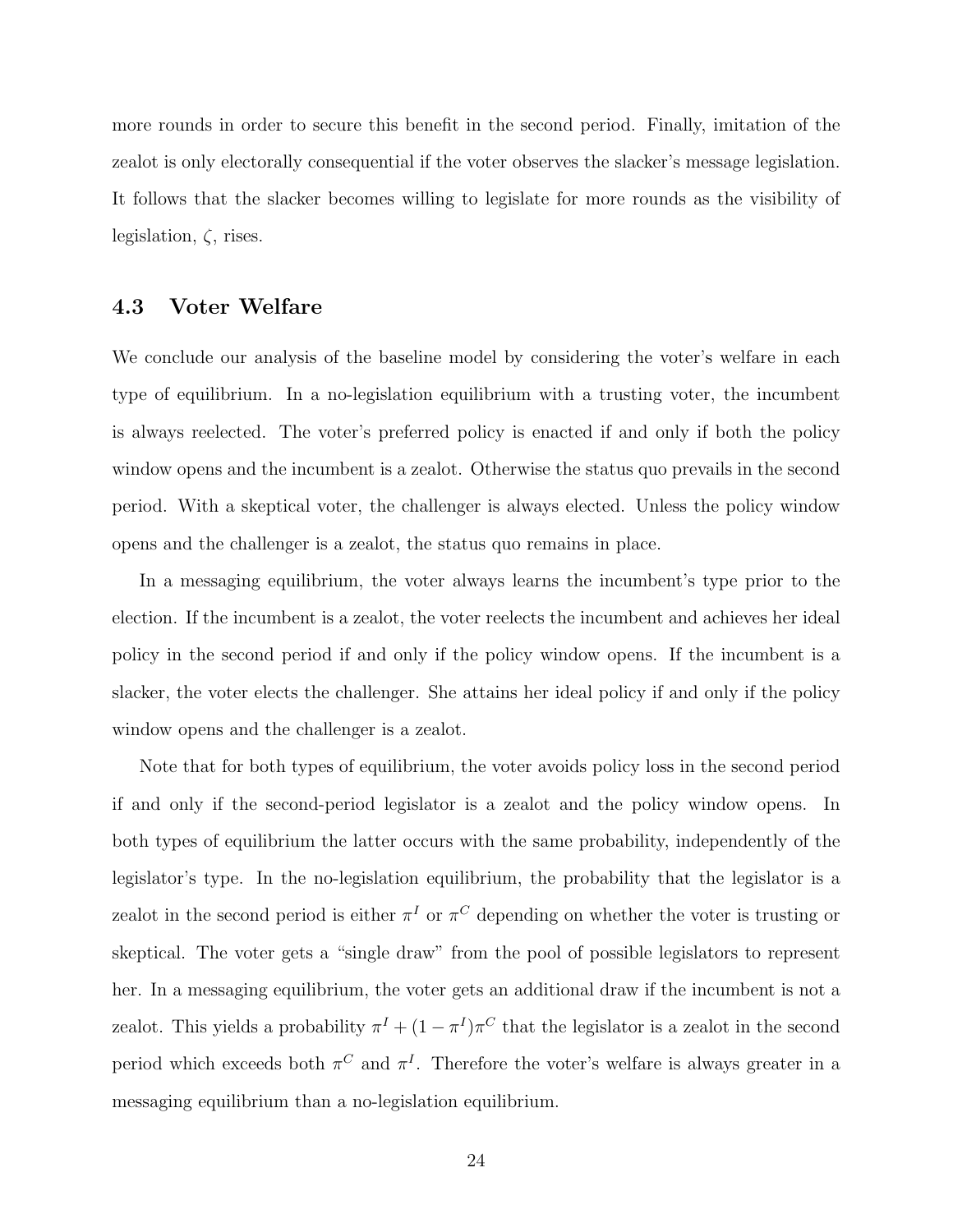**Proposition 6 (Voter Welfare)** The voter's welfare is strictly greater in a messaging equilibrium than a no-legislation equilibrium.

Despite the ostensible wastefulness and futility of legislators passing doomed legislation repeatedly, our baseline model reveals that this practice is beneficial to the voter by providing her with valuable information about the legislator which is unavailable otherwise. Message legislation, although it has no effect on policy in the period in which it is performed, helps the voter select a better candidate to represent her in the future when legislation may effectively be enacted. From the voter's perspective, an equilibrium with message legislation is socially optimal. Insofar as there is waste or inefficiency, this is borne by the incumbent legislator alone. We consider an extension of the baseline model below in which the apparent wastefulness of message legislation may adversely affect the voter too. In our extension we allow for the possibility that message legislation diverts the attention of legislators away from developing an effective plan to actually change the status quo in the future, resulting in worse policy if the policy window opens than that which could be attained if zealots concentrated on the substance of legislation rather than messaging.

## 5 Extension: Messaging-Quality Tradeoff

We now consider an extension that takes into account the possibility that messaging diverts a legislator's attention away from developing an effective plan to implement policy change once the policy window opens.

#### 5.1 Setup

In the baseline model we assume that the status quo is repealed and replaced with probability one whenever a zealot legislates into an open policy window. We now introduce randomness into the policy outcome following an attempt at repeal. In the first period, the legislator selects a level investment in a plan to successfully pass viable legislation in the future,  $q \in \mathbb{R}_+$ .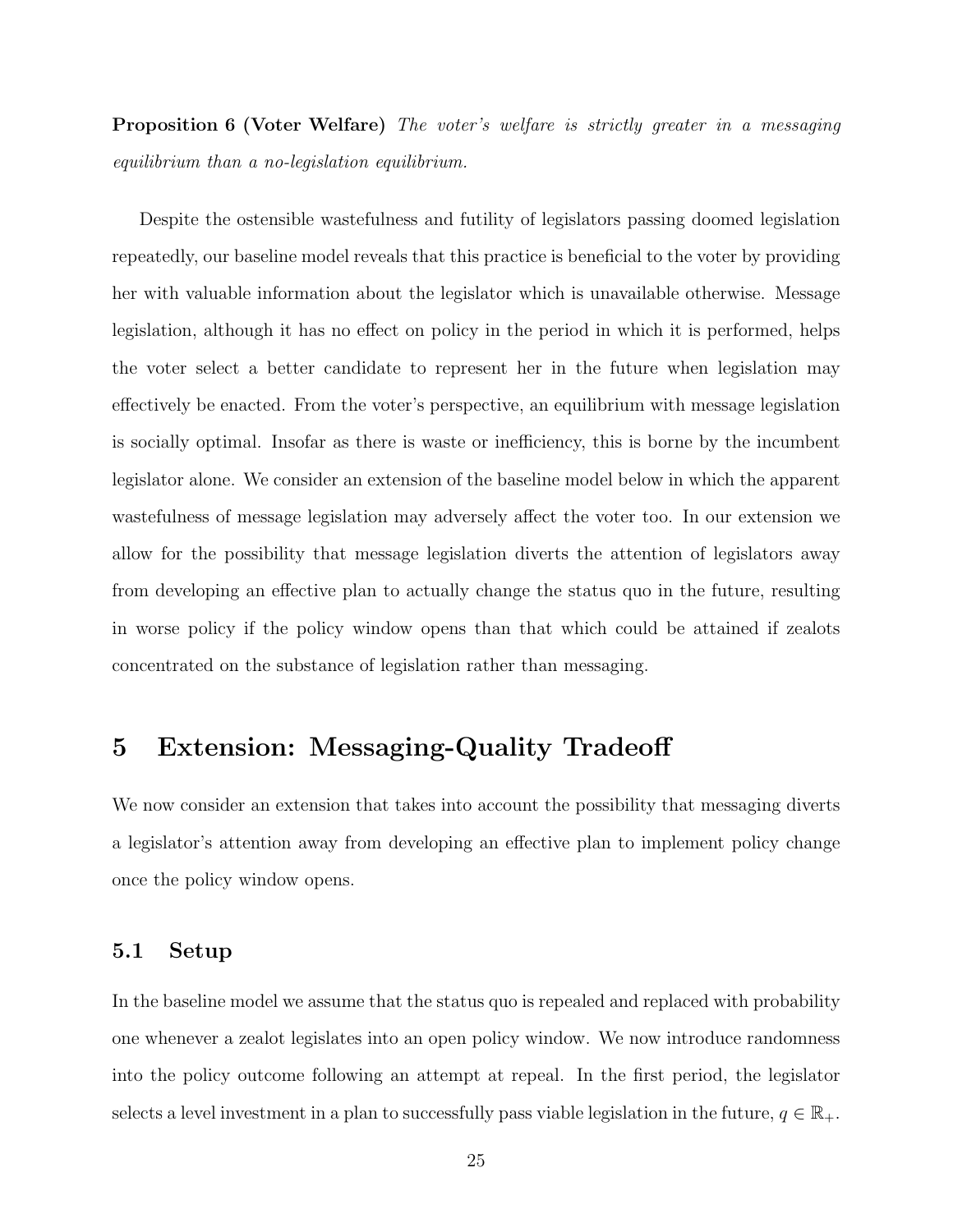In the second legislative period, if the policy window opens, a zealot successfully replaces the status quo with probability  $\beta(q)$ . With probability  $1 - \beta(q)$ , the repeal is unsuccessful and the status quo remains in place. We assume that  $\beta(\cdot)$  is strictly increasing and concave with  $\beta(0) > 0$  and that investment is specific to a legislator. That is, a zealot who is defeated in period one cannot pass the investment made in the first period on to a replacement. Newly elected challengers successfully change the status quo in the event that the policy window opens with probability  $\beta(0)$ .

Investment in a future plan to alter the status quo is costly. Additionally, message legislation is a substitute for investment and raises the marginal cost of investing in future success. For consistency with the baseline model and clarity we assume that the legislator's cost function is

$$
c(n,q) = nk_n + qk_q + nqk_{nq}
$$

with  $k_n, k_q, k_{nq} > 0$  although our results generalize to any cost function that is strictly increasing and weakly convex in both arguments with a positive cross-partial derivative. As in the baseline model,  $n \in \mathbb{N}$  is the number of times that the legislator attempts to repeal and replace the status quo. Voters observe the extent of legislation in the first period but do not observe the legislator's investment in future legislation. This planning process takes place behind closed doors and cannot be verified by the voter. As in the baseline model the status quo is  $\lambda$ , office benefit is b, the incumbent is a zealot with probability  $\pi^I$ , the challenger a zealot with probability  $\pi^C$ , and policy window opens with probability  $\rho$ . For simplicity we assume that the voter always observes legislative effort  $(\zeta = 1)$ .<sup>[6](#page-0-0)</sup> Legislator and voter ideal points remain the same as in the baseline model.

The sequence of play is as follows. First, Nature draws the incumbent legislator's type. The incumbent then selects legislative effort and quality investment,  $(n, q)$ . The voter observes  $n$  and reelects the incumbent or elects the challenger. After the election, Nature draws

<sup>&</sup>lt;sup>6</sup>With  $\zeta$  < 1, the zealot has an incentive to sneak low legislative effort past the voter in the interest of better quality in the second period. This possibility significantly complicates the model.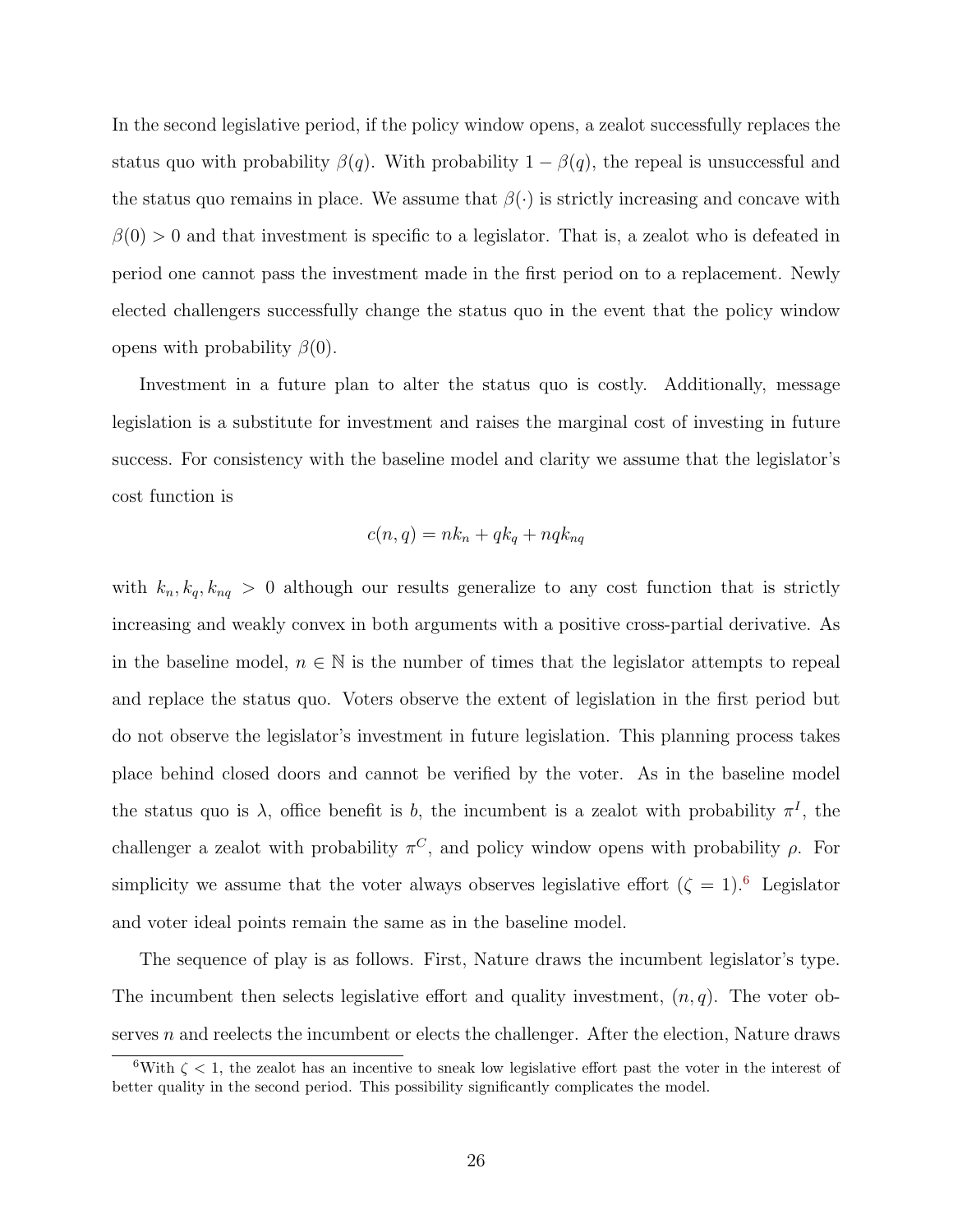the challenger's type and determines whether the policy window opens or not. As in the baseline model, we assume that in the second legislative period a zealot attempts to change the status quo if the policy window opens while a slacker does not. If the policy window opens and the legislator is a zealot, the status quo is replaced with 0 with probability  $\beta(q)$ . Otherwise the status quo remains in place. Payoffs are then realized and the game ends.

## 5.2 Equilibrium

We consider equilibria analogous to the messaging and no-legislation equilibria in the baseline model. In the main text we provide intuition for equilibrium strategies and outcomes. In the Appendix we formally characterize these equilibria.

In a messaging equilibrium, the zealot chooses the least amount of legislation necessary to distinguish himself from the slacker,  $n^*(z) = \lceil \frac{b}{k} \rceil$  $\frac{b}{k_n}$ . Because the voter does not observe q, if the zealot messages n times he can only credibly commit to investing  $q^*(n)$  in the quality of future legislation where

$$
q^*(n) \equiv \underset{q}{\text{arg max}} \ \lambda^2 \rho \beta(q) - qk_q - qnk_{nq}
$$

is level of investment that maximizes the zealot's utility when he is retained and messages  $n$ times. It is straightforward to check that  $q^*(n)$  is decreasing in n. The more effort the zealot is required to spend messaging, the less effort he devotes towards developing an effective plan to implement if the policy window opens. The slacker invests nothing in future legislation. As in the baseline model, a messaging equilibrium exists if and only if zealots are willing to legislate  $n^*(z) = \lceil \frac{b}{k} \rceil$  $\frac{b}{k_n}$  times in order to ensure reelection.

There are two varieties of pooling equilibria without messaging, one in which incumbents are reelected and one in which challengers are elected. If incumbents are reelected in equilibrium, zealots invest  $q^*(0)$  in developing quality future legislation. They direct all of their attention towards the future and maximize the probability of successfully changing the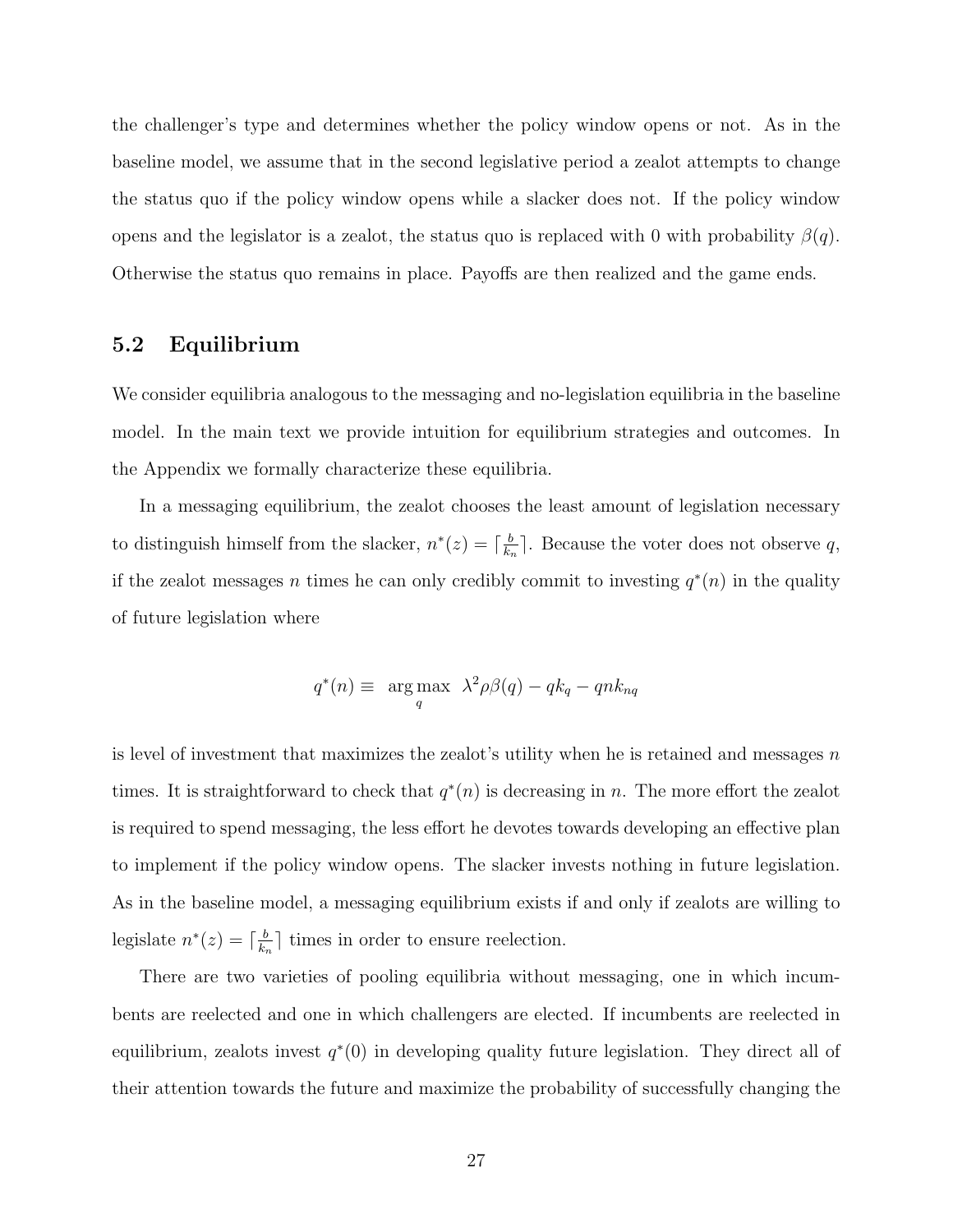status quo if the policy window opens. This type of pooling equilibrium exists if the voter's prior belief about the incumbent's type is sufficiently favorable.[7](#page-0-0)

In the pooling equilibrium in which voters elect the challenger, zealots invest nothing in the quality of future legislation, as this costly investment will go to waste. Two conditions are necessary for this type of pooling equilibrium to exist. First, the voter must be skeptical. Second, under the intuitive criterion zealots must be weakly worse off legislating  $\lceil \frac{b}{k} \rceil$  $\frac{b}{k_n}$  times if doing so were to ensure reelection. This is the opposite of the condition required for a messaging equilibrium. Therefore if a messaging equilibrium exists, then a pooling equilibrium in which challengers are elected does not exist.[8](#page-0-0) Because our interest in this section is a welfare comparison between equilibria with messaging and equilibria without, we focus on voters who have sufficiently generous prior beliefs such that both a pooling equilibrium with reelection and a messaging equilibrium exist. That is, we compare the voter's welfare in the messaging equilibrium to the pooling equilibrium when both types of equilibria exist for the same set of parameters.

#### 5.3 Voter Welfare

The voter's welfare can be expressed as the ex ante probability of changing the status quo, conditional on the policy window opening. In a no-legislation equilibrium, the status quo is changed if the policy window opens with probability

 $\pi^{I}\beta(q^*(0))$ 

<sup>7</sup>The voter's optimal choice of candidate now depends on her beliefs about both the incumbent legislator's type and the amount of effort he has expended on developing legislation. In the baseline model, if the voter believes the incumbent is less likely to be a zealot than the challenger, it is always optimal to choose the challenger. Now incumbent zealots are at least as effective at changing policy than new zealots. Accordingly, the voter's payoff may be maximized by selecting the incumbent even if she believes that the challenger is more likely to be a zealot.

<sup>8</sup>An exception is on a knife edge where both can exist.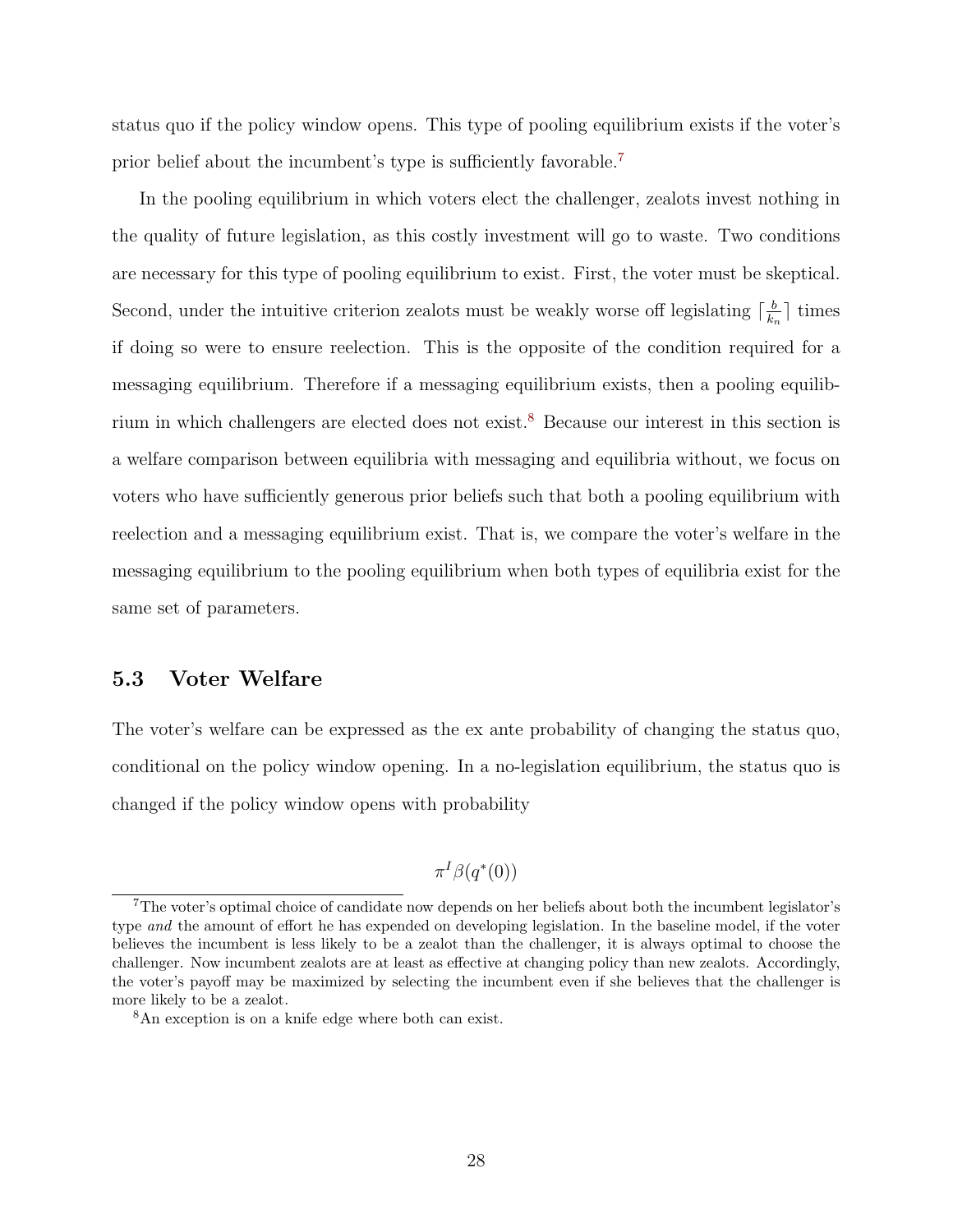In this equilibrium, the voter gambles that the incumbent is a zealot and allows him to devote all of his efforts towards future legislation, foregoing a second draw from the pool of candidates if the incumbent is a slacker. In a messaging equilibrium, the status quo is successfully replaced if the policy window opens with probability

$$
\pi^{I}\beta(q^*(\lceil\frac{b}{k_n}\rceil)) + (1 - \pi^{I})\pi^{C}\beta(q^*(0))
$$

In the messaging equilibrium, the voter learns the incumbent's type. Relative to the nolegislation equilibrium, this yields an added benefit of  $(1 - \pi^I)\pi^C\beta(q^*(0))$ . If the incumbent is a slacker, the voter gets a second attempt at selecting a zealot by voting for the challenger. If the challenger is a zealot, he successfully changes the status quo if given the opportunity with probability  $\beta(q^*(0))$ . This benefit of screening comes at the cost of the viability of legislation if the incumbent is a zealot. In the messaging equilibrium, the incumbent zealot diverts attention away from his plan to successfully change the status quo in order to signal his type to the voter through failed legislation. This cost in terms of the lost probability of changing the status quo if the incumbent is a zealot is  $\beta(q^{\ast})\left(\frac{b}{k}\right)$  $(\frac{b}{k_n}$ ])) –  $\beta(q^*(0)).$ 

Lemma 4 The voter's welfare is greater in a messaging equilibrium than a no-legislation equilibrium if and only if

<span id="page-29-0"></span>
$$
\pi^{C}(1 - \pi^{I})\beta(0) \ge \pi^{I}[\beta(q^{*}(0)) - \beta(q^{*}(\lceil \frac{b}{k_{n}} \rceil))]
$$
\n(7)

We can now use [\(7\)](#page-29-0) to identify how the voter's welfare in a messaging equilibrium changes with respect to her welfare in a pooling equilibrium. This tells us how the value of messaging to the voter responds to changes in the model's parameters.

**Proposition 7** The value of messaging to the voter is increasing in

• the probability that the challenger is a zealot,  $\pi^C$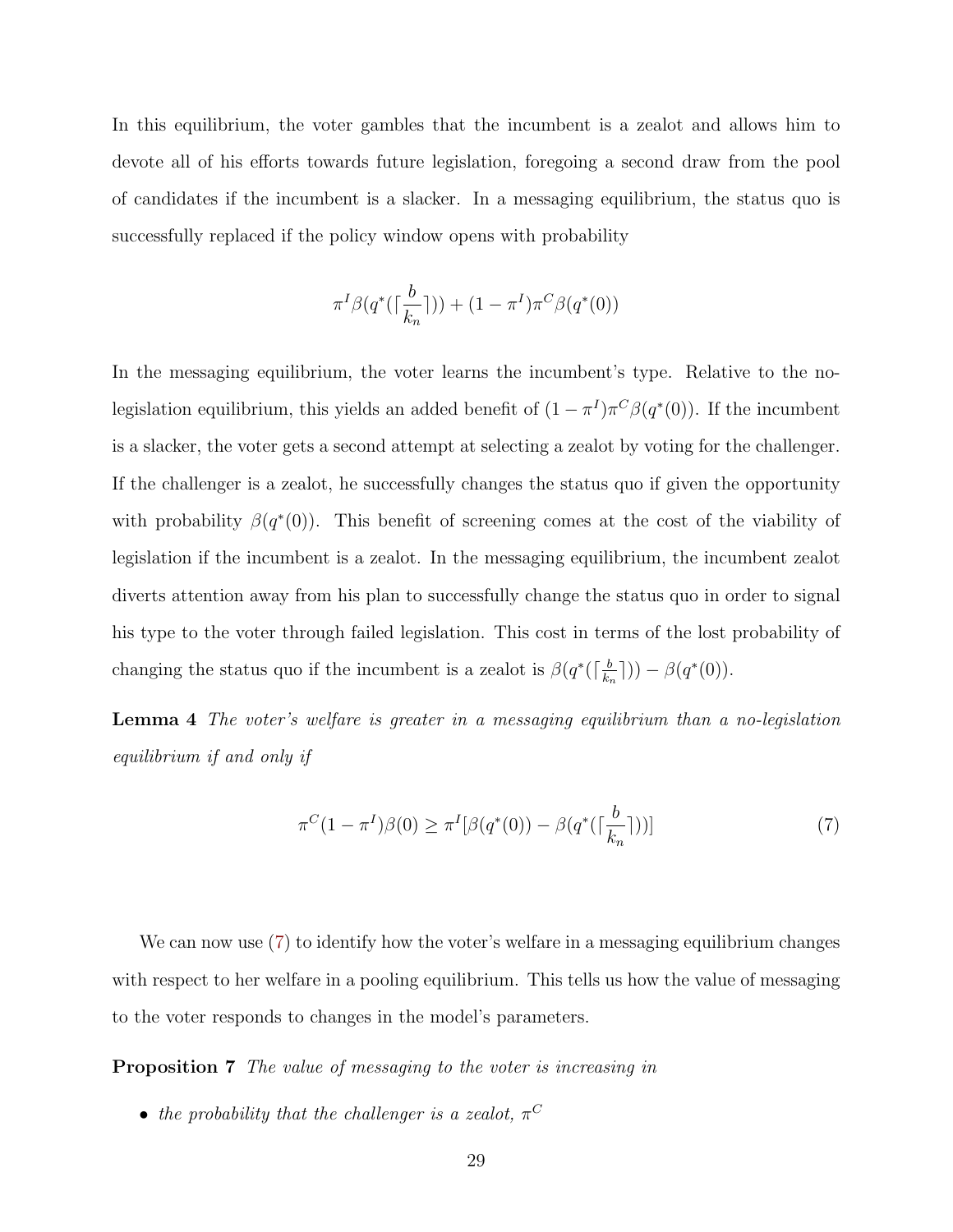• the cost of messaging,  $k_n$ 

#### and decreasing in

- the ex ante probability that the incumbent is a zealot,  $\pi^{I}$
- the legislator's office benefit, b
- the degree to which messaging and quality investment are substitutes,  $k_{nq}$

As  $\pi$ <sup>C</sup> rises, the voter's relative welfare in a messaging equilibrium rises. The messaging equilibrium is valuable to the voter only because it provides insurance against a bad draw in the first period. A higher probability that the challenger is a zealot raises the value of a second draw. Conversely, as  $\pi^I$  rises, the messaging equilibrium becomes relatively less valuable as there is less need to sacrifice quality as a hedge against an incumbent slacker.

The level of investment that the zealot chooses in a messaging equilibrium,  $q^*$ ( $\lceil \frac{b}{k} \rceil$  $\frac{b}{k_n}$ ]), is decreasing in b and  $k_{nq}$  and increasing in  $k_n$ . The level of investment in a no-legislation equilibrium,  $q^*(0)$ , is constant in these parameters. As b rises, zealots need to exert more legislative effort in order to separate from slackers as slackers become willing to exert more effort to secure office benefits in the second period. This leads the zealot to invest less in the quality of legislation, reducing the voter's welfare in the messaging equilibrium relative to the no-legislation equilibrium. A rise in  $k_{nq}$  also results in less investment in a messaging equilibrium as legislation raises the marginal cost of investing in expertise even further. Finally, as the cost of messaging,  $k_n$ , rises, the amount of investment in quality also rises. Less messaging is necessary to separate from the slacker for higher  $k_n$  which frees up time and resources for additional investment in quality.[9](#page-0-0)

<sup>&</sup>lt;sup>9</sup>The effects of  $k_q$ ,  $\lambda$ , and  $\rho$  are ambiguous. We know that  $q^*(0)$  and  $q^*(\lceil \frac{b}{k_n} \rceil)$  are increasing in  $\lambda$  and  $\rho$ and decreasing in  $k_q$  but cannot identify the relative rates of change of  $\beta(q^*(0))$  and  $\beta(q^*(\lceil \frac{b}{k_n}\rceil))$  without making assumptions about the third derivative of  $\beta(\cdot)$ .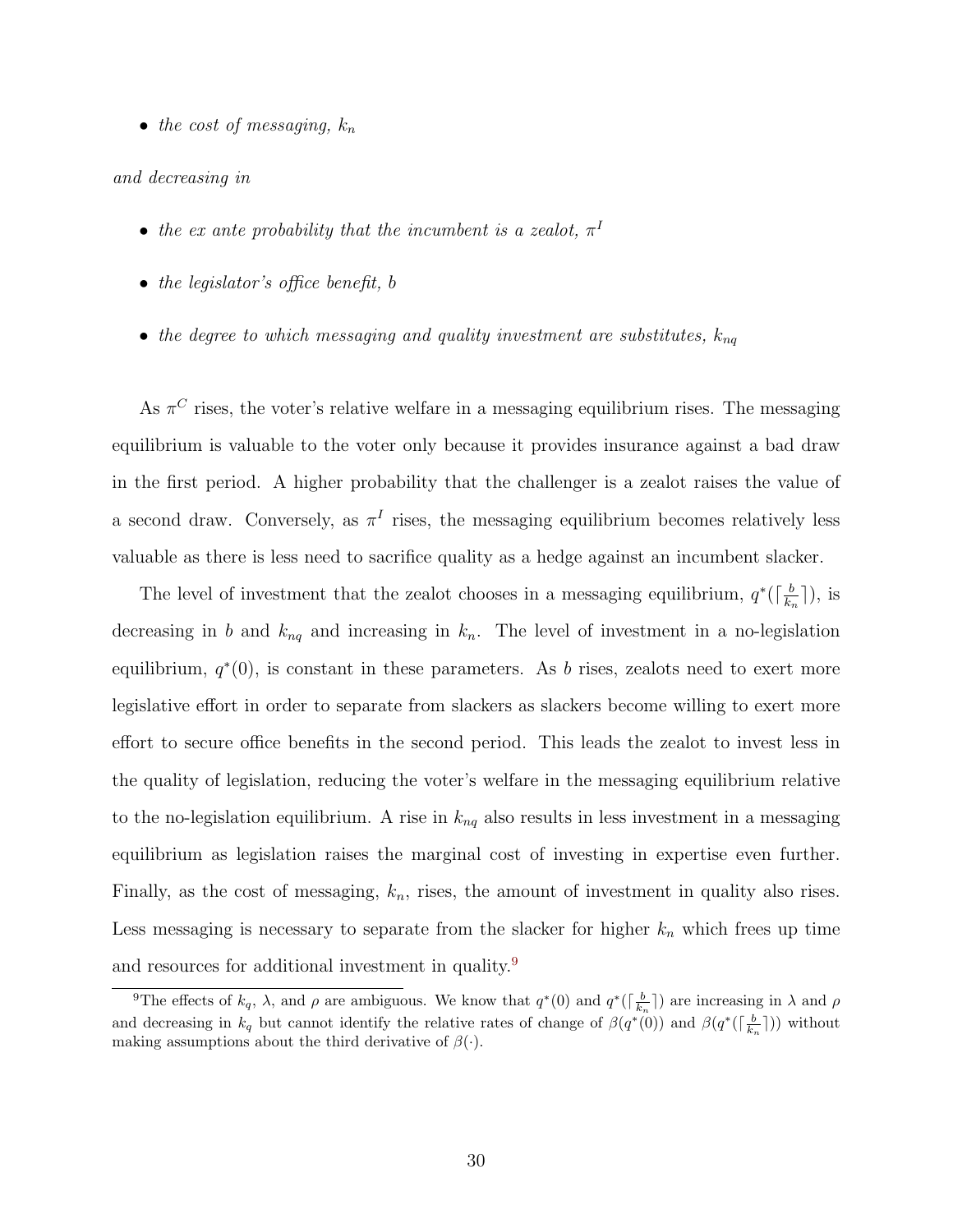## 6 Conclusion

In this paper, we have presented the first theory of message legislation, legislative enactments not intended to alter policy but instead constructed to send a message to constituents. We show that repeatedly passing non-viable legislation allows true policy zealots to credibly distinguish themselves from their less-motivated peers. By redirecting scarce time and resources away from fundraising, constituency service, viable legislation, and leisure, repeated messaging visibly demonstrates a true believer's devotion to the cause. In this way it is an effective position-taking strategy even though voters know that their representative is merely position taking.

Our theory also accounts for when legislators engage in message legislation and how aggressively they message. We show that legislators are more apt to message when their failed legislative efforts are more visible, when the status quo is highly disfavored, when the opportunity cost of messaging is low, when voters are skeptical of their dedication to change the status quo, and when the policy window is expected to open in the future. We also show that more repetition is necessary when office benefits are high, messaging is highly visible, and the opportunity cost of messaging is low. These results admit a wealth of empirical hypotheses for future analysis. Our results with respect to the opportunity cost and visibility of messaging in particular suggest that messaging has become more prevalent in the United States over the course of the past several decades. Talk radio, cable news, and the internet should make messaging more visible compared to earlier eras in American politics. Increasing polarization and resulting gridlock plausibly lower the opportunity cost of messaging as the menu of viable legislation which message legislation redirects time and resources away from shrinks.

Finally, we use the model to evaluate the normative implications of message legislation. We show that virtue signaling is a potential pathology inherent to democracy but also that it is not a pure pathology like pandering or biased representation. Like blame-game politics, virtue signaling provides valuable information to voters about their representatives'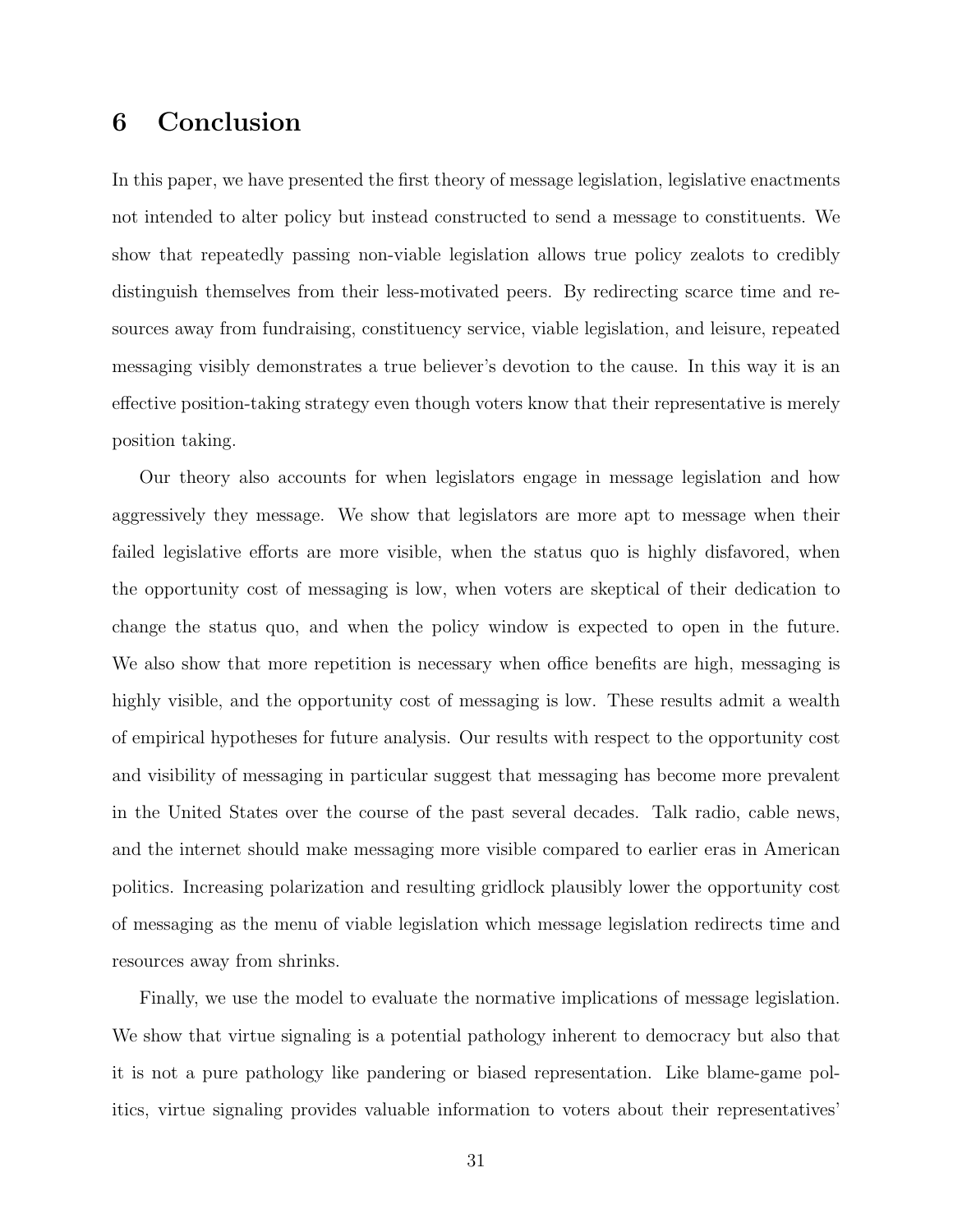true preferences. This allows them to select candidates who truly represent their interests. However, virtue signaling redirects scarce time and resources away from developing a viable plan to change the status quo in the future, as evidenced by Republican failure to repeal and replace the ACA after retaking control of government. This result suggests a related downside of message legislation. By spending time and energy virtue signaling in the interest of reelection, legislators may neglect basic tasks of governing. Time spent drafting futile legislation and organizing one's colleagues to vote on it is time that cannot be spent overseeing the bureaucracy or reauthorizing essential programs. Our theory suggests an additional cost of virtue signaling over time. While virtue signaling benefits voters by providing them with better representation, it also stacks a legislature with policy zealots. These zealots may be unwilling to compromise with one another, accentuating gridlock and hyper-partisanship. Examining this potential consequence of virtue signaling is a natural avenue for future research.

## References

- <span id="page-32-4"></span>Achen, C. and L. Bartels (2016). Democracy for Realists: Why Elections Do Not Produce Responsive Government. Princeton: Princeton University Press.
- <span id="page-32-2"></span>Aldrich, J. and D. Rohde (2001). The Logic of Conditional Party Government. In L. Dodd and B. Oppenheimer (Eds.), Congress Reconsidered, pp. 26–92. Washington: Congressional Quarterly Press.
- <span id="page-32-0"></span>Ansolabehere, S. and P. E. Jones (2010). Constituents' Responses to Congressional Roll-Call Voting. American Journal of Political Science 54 (3), 583–597.
- <span id="page-32-1"></span>Arnold, R. D. (1990). *The Logic of Congressional Action*. New Haven: Yale University Press.
- <span id="page-32-3"></span>Ashworth, S. and K. W. Shotts (2010). Does Informative Media Commentary Reduce Politicians' Incentives to Pander? Journal of Public Economics 94, 838–847.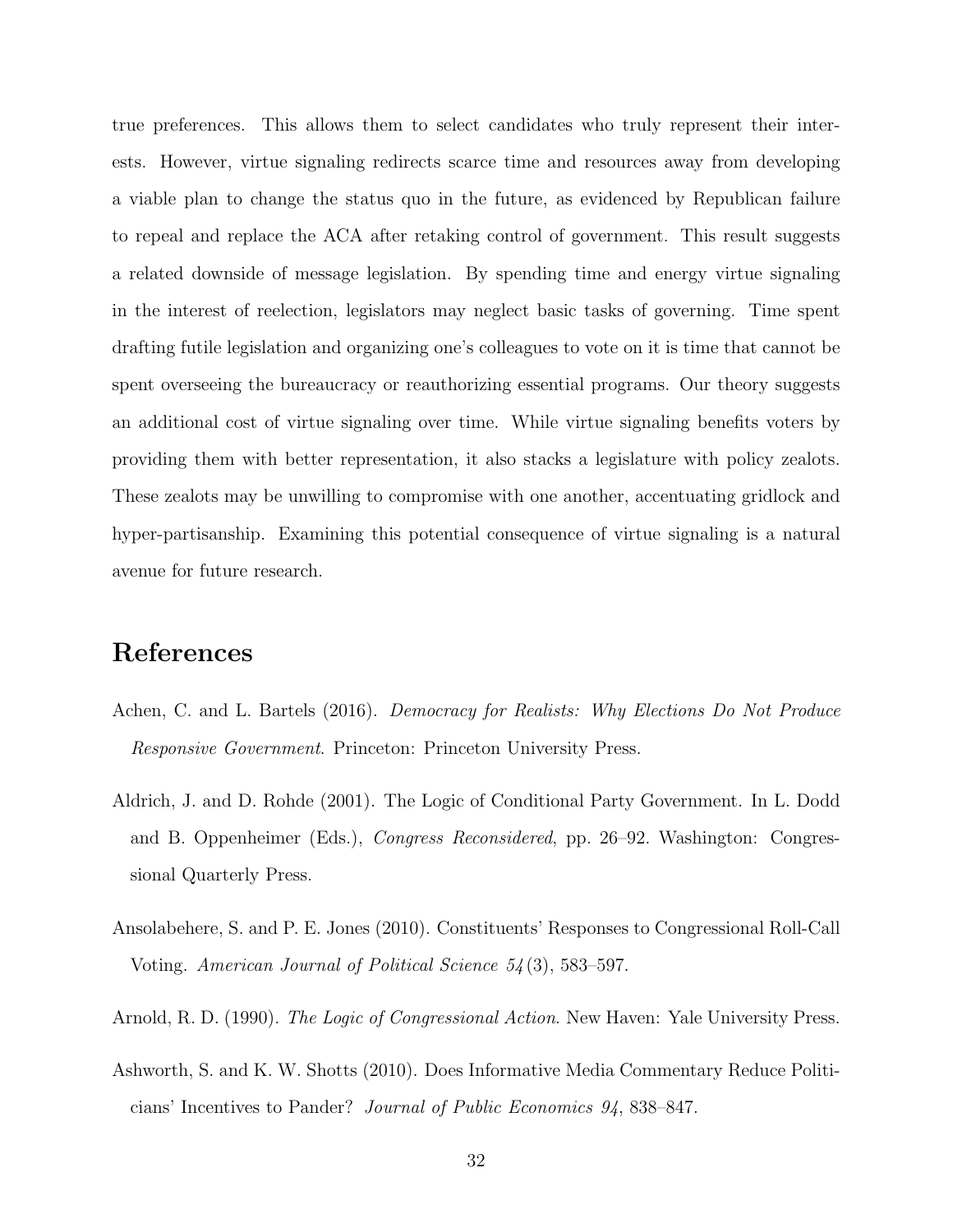- <span id="page-33-3"></span>Bafumi, J. and M. Herron (2010). Leapfrog Representation and Extremism: A Study of American Voters and their Members in Congress. The American Political Science Re*view*  $104(3)$ , 519–542.
- <span id="page-33-5"></span>Baron, D. and J. Ferejohn (1989). Bagaining in Legislatures. The American Political Science Review  $83(4)$ , 1181–1206.
- <span id="page-33-6"></span>Brady, D. and C. Volden (2006). Revolving Gridlock: Politics and Policy from Jimmy Carter to George W. Bush (2 ed.). Boulder: Westview Press.
- <span id="page-33-4"></span>Buttice, M. and W. Stone (2012). Candidates Matter: Policy Quality Differences in Congressional Elections. The Journal of Politics  $74(3)$ , 870–887.
- <span id="page-33-2"></span>Cain, B., J. Ferejohn, and M. Fiorina (1987). The Personal Vote: Constituency Service and Electoral Independence. Cambridge: Harvard University Press.
- <span id="page-33-0"></span>Cameron, C. (2000). Veto Bargaining: Presidents and the Politics of Negative Power. Cambridge: Cambridge University Press.
- <span id="page-33-10"></span>Cameron, C. and J. de Figueiredo (2020). Quitting in Protest: Presidential Policymaking and Civil Service Response.
- <span id="page-33-9"></span>Canes-Wrone, B., M. Herron, and K. W. Shotts (2001). Leadership and Pandering: A Theory of Executive Policymaking. American Journal of Political Science 45 (3), 532–550.
- <span id="page-33-7"></span>Cooper, J. and D. Brady (1981). Institutional Context and Leadership Style: The House from Cannon to Rayburn. The American Political Science Review 75 (2), 411–425.
- <span id="page-33-8"></span>Cox, G. and M. McCubbins (2005). Setting the Agenda: Responsible Party Government in the U.S. House of Representatives. Cambridge: Cambridge University Press.
- <span id="page-33-1"></span>Fenno, R. (1978). Home Style: House Members in their Districts. Boston: Little, Brown.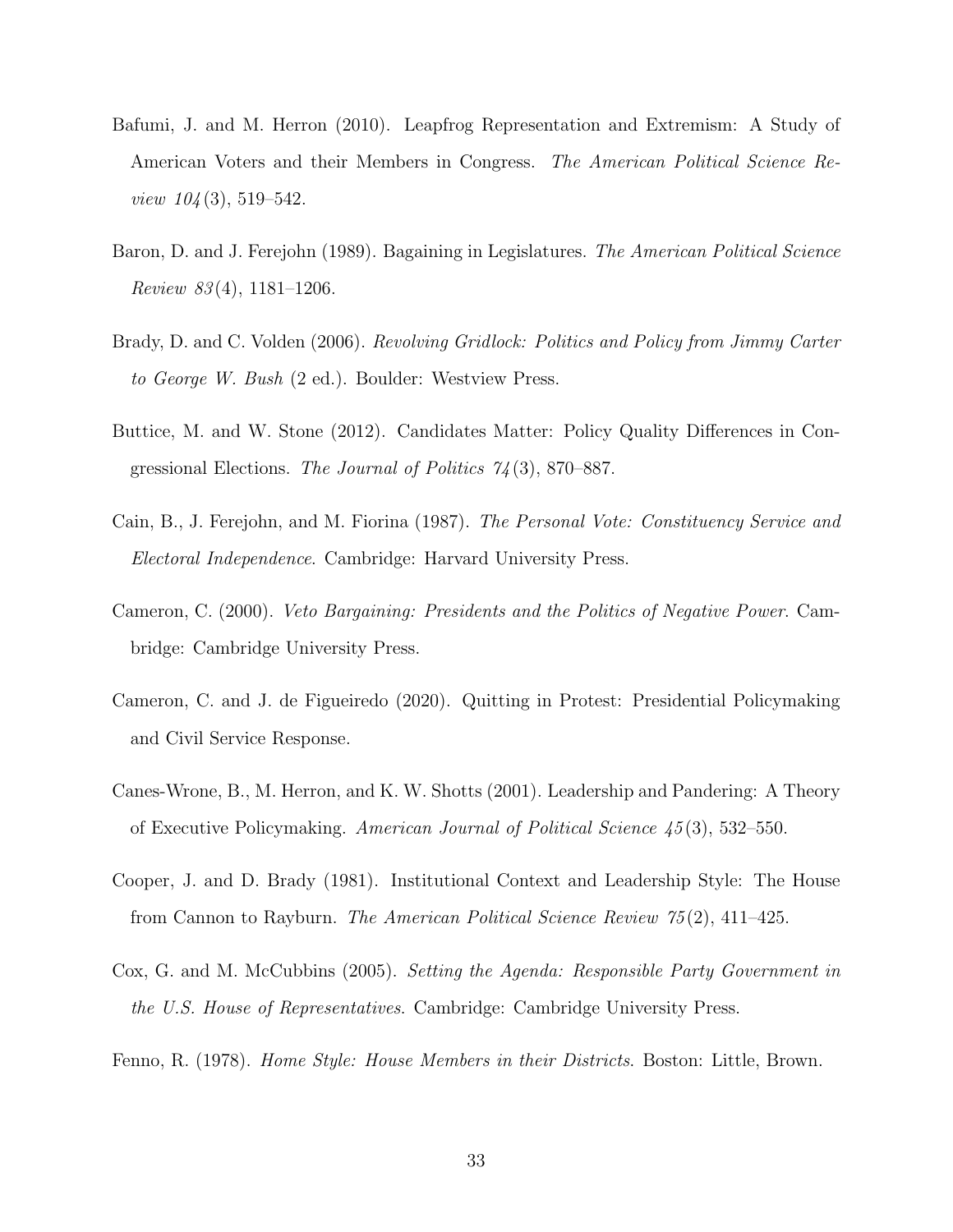- <span id="page-34-4"></span>Ferejohn, J. (1974). Pork Barrel Politics: Rivers and Harbors Legislation, 1947-1968. Stanford: Stanford University Press.
- <span id="page-34-9"></span>Fox, J. and M. Stephenson (2011). Judicial Review as a Response to Political Posturing. American Political Science Review 105 (2), 397–414.
- <span id="page-34-2"></span>Gerber, A., G. Huber, D. Doherty, and C. Dowling (2011). Citizens' Policy Confidence and Electoral Punishment: A Neglected Dimension of Electoral Accountability. The Journal of Politics 73 (4), 1206–1224.
- <span id="page-34-10"></span>Gilens, M. (2012). Affluence and Influence: Economic Inequality and Political Power in America. Princeton: Princeton University Press.
- <span id="page-34-5"></span>Gilligan, T. W. and K. Krehbiel (1987). Collective Decisionmaking and Standing Committees: An Informational Rationale for Restrictive Amendment Procedures. The Journal of Law, Economics, and Organization  $3(2)$ , 287–335.
- <span id="page-34-1"></span>Groseclose, T. and N. McCarty (2001). The Politics of Blame: Bargaining before an Audience. American Journal of Political Science  $\ddot{45}(1)$ , 100–119.
- <span id="page-34-3"></span>Harbidge, L. and N. Malhotra (2011). Electoral Incentives and Partisan Conflict in Congress: Evidence from Survey Experiments. American Journal of Political Science 55 (3), 494–510.
- <span id="page-34-6"></span>Huber, J. and C. Shipan (2002). *Deliberate Discretion?: The Institutional Foundations of* Bureaucratic Autonomy. Cambridge: Cambridge University Press.
- <span id="page-34-7"></span>Krehbiel, K. (1998). *Pivotal Politics: A Theory of US Lawmaking*. Chicago: University of Chicago Press.
- <span id="page-34-0"></span>Lee, F. (2016). Insecure Majorities: Congress and the Perpetual Campaign. Chicago: University of Chicago Press.
- <span id="page-34-8"></span>Maskin, E. and J. Tirole (2004). The Politician and Judge: Accountability in Government. American Economic Review 94 (4), 1034–1054.